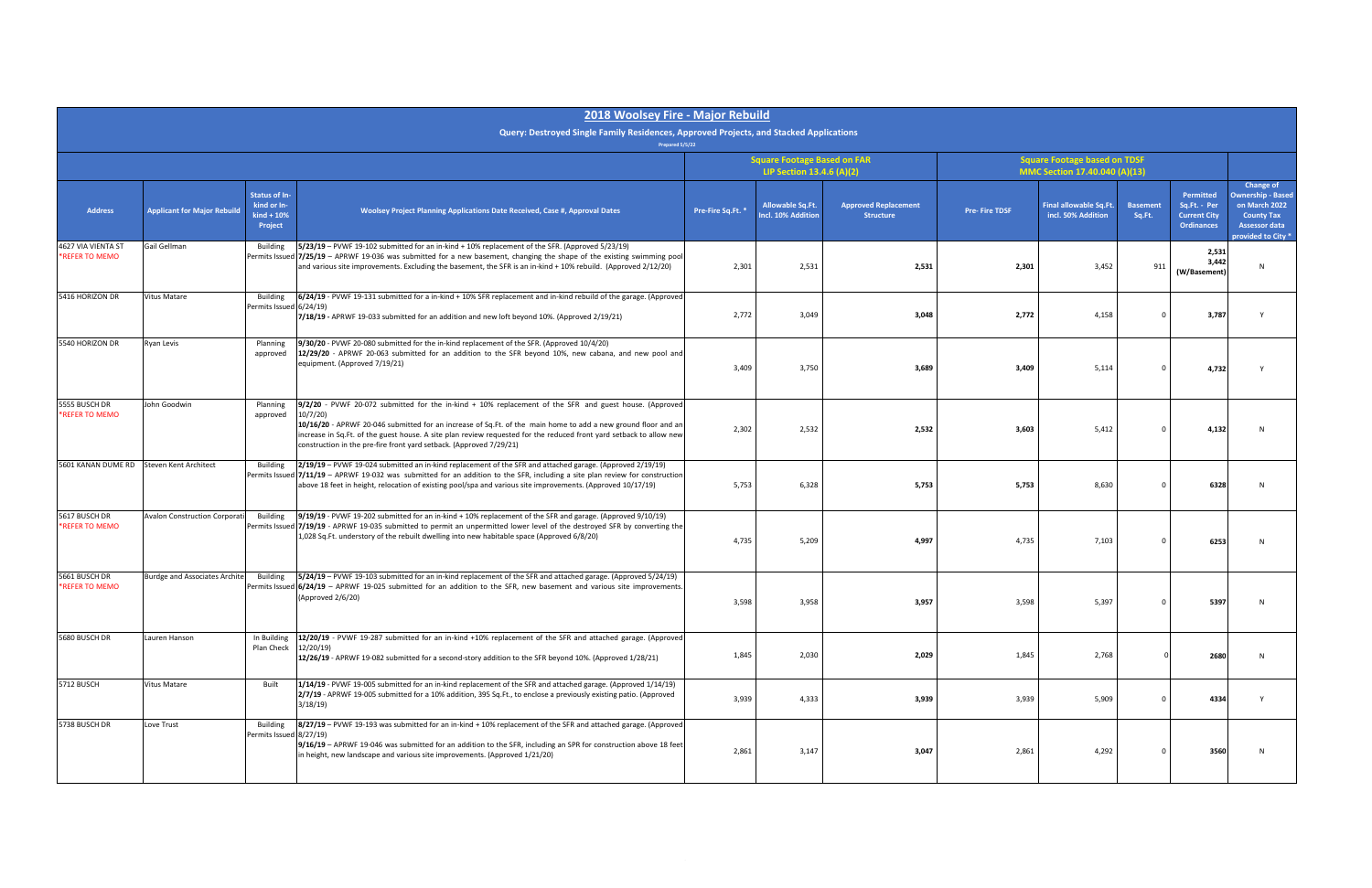| 2018 Woolsey Fire - Major Rebuild                                                                             |                                      |                                                                 |                                                                                                                                                                                                                                                                                                                                                                                        |                                                                 |                                               |                                                 |                                                                      |                                              |                           |                                                                              |                                                                                                                           |
|---------------------------------------------------------------------------------------------------------------|--------------------------------------|-----------------------------------------------------------------|----------------------------------------------------------------------------------------------------------------------------------------------------------------------------------------------------------------------------------------------------------------------------------------------------------------------------------------------------------------------------------------|-----------------------------------------------------------------|-----------------------------------------------|-------------------------------------------------|----------------------------------------------------------------------|----------------------------------------------|---------------------------|------------------------------------------------------------------------------|---------------------------------------------------------------------------------------------------------------------------|
|                                                                                                               |                                      |                                                                 | Query: Destroyed Single Family Residences, Approved Projects, and Stacked Applications<br>Prepared 5/5/22                                                                                                                                                                                                                                                                              |                                                                 |                                               |                                                 |                                                                      |                                              |                           |                                                                              |                                                                                                                           |
|                                                                                                               |                                      |                                                                 |                                                                                                                                                                                                                                                                                                                                                                                        | <b>Square Footage Based on FAR</b><br>LIP Section 13.4.6 (A)(2) |                                               |                                                 | <b>Square Footage based on TDSF</b><br>MMC Section 17.40.040 (A)(13) |                                              |                           |                                                                              |                                                                                                                           |
| <b>Address</b>                                                                                                | <b>Applicant for Major Rebuild</b>   | <b>Status of In-</b><br>kind or In-<br>$kind + 10\%$<br>Project | <b>Woolsey Project Planning Applications Date Received, Case #, Approval Dates</b>                                                                                                                                                                                                                                                                                                     | Pre-Fire Sq.Ft. *                                               | <b>Allowable Sq.Ft.</b><br>Incl. 10% Addition | <b>Approved Replacement</b><br><b>Structure</b> | <b>Pre-Fire TDSF</b>                                                 | Final allowable Sq.Ft.<br>incl. 50% Addition | <b>Basement</b><br>Sq.Ft. | <b>Permitted</b><br>Sq.Ft. - Per<br><b>Current City</b><br><b>Ordinances</b> | Change of<br><b>Ownership - Based</b><br>on March 2022<br><b>County Tax</b><br><b>Assessor data</b><br>provided to City * |
| 5770 BUSCH DR<br>*PVWF ONLY,<br><b>DETACHED GARAGE</b><br><b>PENDING FURTHER</b><br>REVIEW                    | <b>Burdge and Associates Archite</b> | <b>Building</b>                                                 | 10/25/19 - PVWF 19-245 was submitted for an in-kind + 10% replacement of the SFR and to rebuild the detached<br>Permits Issued garage in-kind. (Approved 10/25/19)<br>3/3/20 - APRWF 20-009 was submitted for an addition to the detached garage, new swimming pool and various site<br>improvements. (Approved 8/19/20)                                                               | 3,925                                                           | 4,318                                         | 4,262                                           | 3,925                                                                | 5,888                                        |                           | 5540                                                                         |                                                                                                                           |
| 5806 Deerhead<br>*REFER TO MEMO                                                                               | The Edifice Group<br>Design+Build    | In Building<br>Plan Check                                       | 4/8/2022 - PVWF 22-003 submitted for an in-kind + 10% replacement of SFR (Approved 4/8/2022)<br>4/6/2021 - APRWF 21-013 submitted for additions to SFR and basement (Approved 4/11/2022)                                                                                                                                                                                               | 2,354                                                           | 2,589                                         | 2,531                                           | 2,354                                                                | 3,531                                        | 1,000                     | 2,531<br>3,531<br>(W/Basement)                                               | N <sub>1</sub>                                                                                                            |
| 5820 TRANCAS CANYON<br>*REFER TO MEMO                                                                         | Lorcan O'Herlihy Architects          | <b>Building</b>                                                 | 3/1/19 - APRWF 19-006 submitted for an 18% rebuild of SFR and guest house; 10% covered under PVWF 19-216.<br>Permits Issued (Approved 10/8/21)<br>9/24/19 - PVWF 19-216 submitted for an in-kind +10% replacement of the SFR. (Approved 9/24/19)                                                                                                                                       | 3,525                                                           | 3,294                                         | 4,528                                           | 3,525                                                                | 5,288                                        |                           | 3824                                                                         |                                                                                                                           |
| 5837 MURPHY WAY<br>*REFER TO MEMO                                                                             | 457 Project Management               | Building<br>Permits Issued 8/2/19)                              | 8/2/19 - PVWF 19-169 submitted to rebuild SFR, reduce the bulk of home from two story to a one-story (Approved<br>9/24/20- APRWF 20-037 submitted for basement, new detached garage, gym, and retaining walls (Approved<br>6/29/21                                                                                                                                                     | 4,122                                                           | 4,534                                         | 5,308                                           | 4,122                                                                | 6,183                                        | 987                       | 5,308<br>6,295<br>(W/Basement)                                               |                                                                                                                           |
| 5849 DEERHEAD RD                                                                                              | O+L Building Projects, LLC           | In Building<br>Plan Check                                       | 9/1/20 - PVWF 20-070 was submitted for an in-kind + 10% replacement for the SFR and attached garage. (Approved<br>9/1/20<br>12/29/20 - APRWF 20-064 was submitted for a new basement, to allow for a new pool and various site<br>improvements. (Approved 6/28/21)                                                                                                                     | 4,352                                                           | 4,787                                         | 4,762                                           | 4,352                                                                | 6,528                                        |                           | 4,762<br>(5,761)<br>W/Basement)                                              |                                                                                                                           |
| 5849 FILAREE HT<br>*APPLICANT PRESENTED<br>6,245 AS PRE_FIRE<br>SQ.FT. PENDING<br><b>FURTHER STAFF REVIEW</b> | Richard Sol                          | Building<br>Permits Issued 5/2/19)                              | 5/3/19 - PVWF 19-077 was submitted for an in-kind + 10% replacement for the SFR and attached garage. (Approved<br>10/24/19 - APRWF 19-062 was submitted for a new basement. (Approved 6/28/21)                                                                                                                                                                                         | 6,007                                                           | 6,608                                         | 6,524                                           | 6,007                                                                | 9,011                                        | 820                       | 6,524<br>7.344<br>(W/Basement)                                               |                                                                                                                           |
| 5904 KANAN DUME<br>*REFER TO MEMO                                                                             | <b>Mark Petit</b>                    | Building<br>Permits Issued 10/1/19)                             | 10/1/19 - PVWF 19-222 submitted for an in-kind + 10% replacement of the SFR and attached garage. (Approved<br>10/29/19 - APRWF 19-064 submitted to rebuild deck beyond 10% and replace landscaping. (Approved 3/13/20)<br>12/28/20 - APRWF 20-055 submitted for an addition beyond 10% for the SFR. (Approved 9/1/21)                                                                  | 1,872                                                           | 2,059                                         | 2,017                                           | 3,050                                                                | 4,575                                        |                           | 3195                                                                         |                                                                                                                           |
| 5916 Filaree Heights                                                                                          | <b>Volante Architect</b>             | <b>Building</b>                                                 | 12/30/19 - PVWF 20-129 submitted for an in-kind replacement of the SFR (Approved 4/27/2021)<br>Permits Issued 2/4/21 - APRWF 21-007 for additions to SFR and detached garage (Approved 4/30/21)                                                                                                                                                                                        | 3,202                                                           | 3,522                                         | 3,200                                           | 3,202                                                                | 4,803                                        |                           | 4230                                                                         | <b>N</b>                                                                                                                  |
| 5923 CAVALLERI RD                                                                                             | Ryan Prosser                         | In Building<br>Plan Check                                       | 7/17/20 - PVWF 20-023 was submitted for an in-kind + 10% replacement of the SFR and to rebuild the detached<br>garage and shed in-kind. (Approved 7/7/20)<br>8/2/20 - APRWF 20-036 was submitted for an addition to the SFR, addition to detached garage and conversion to an<br>accessory structure, new carport, new swimming pool and various site improvements. (Approved 4/23/21) | 2,452                                                           | 2,697                                         | 2,635                                           | 2,452                                                                | 3,678                                        |                           | 3468                                                                         | N                                                                                                                         |
| 5936 FILAREE HEIGHTS                                                                                          | Plant Prefab                         | In Building<br>Plan Check                                       | 8/23/19 - PVWF 19-188 submitted to replace the SFR. (Approved 8/23/19)<br>10/11/19 - APRWF 19-060 submitted for an addition with SPR for height above 18 feet, new subterranean garage,<br>and to replace the pool house (Approved 2/8/21)                                                                                                                                             | 3,477                                                           | 3,825                                         | 3,751                                           | 3,477                                                                | 5,216                                        |                           | 4,638                                                                        | <b>N</b>                                                                                                                  |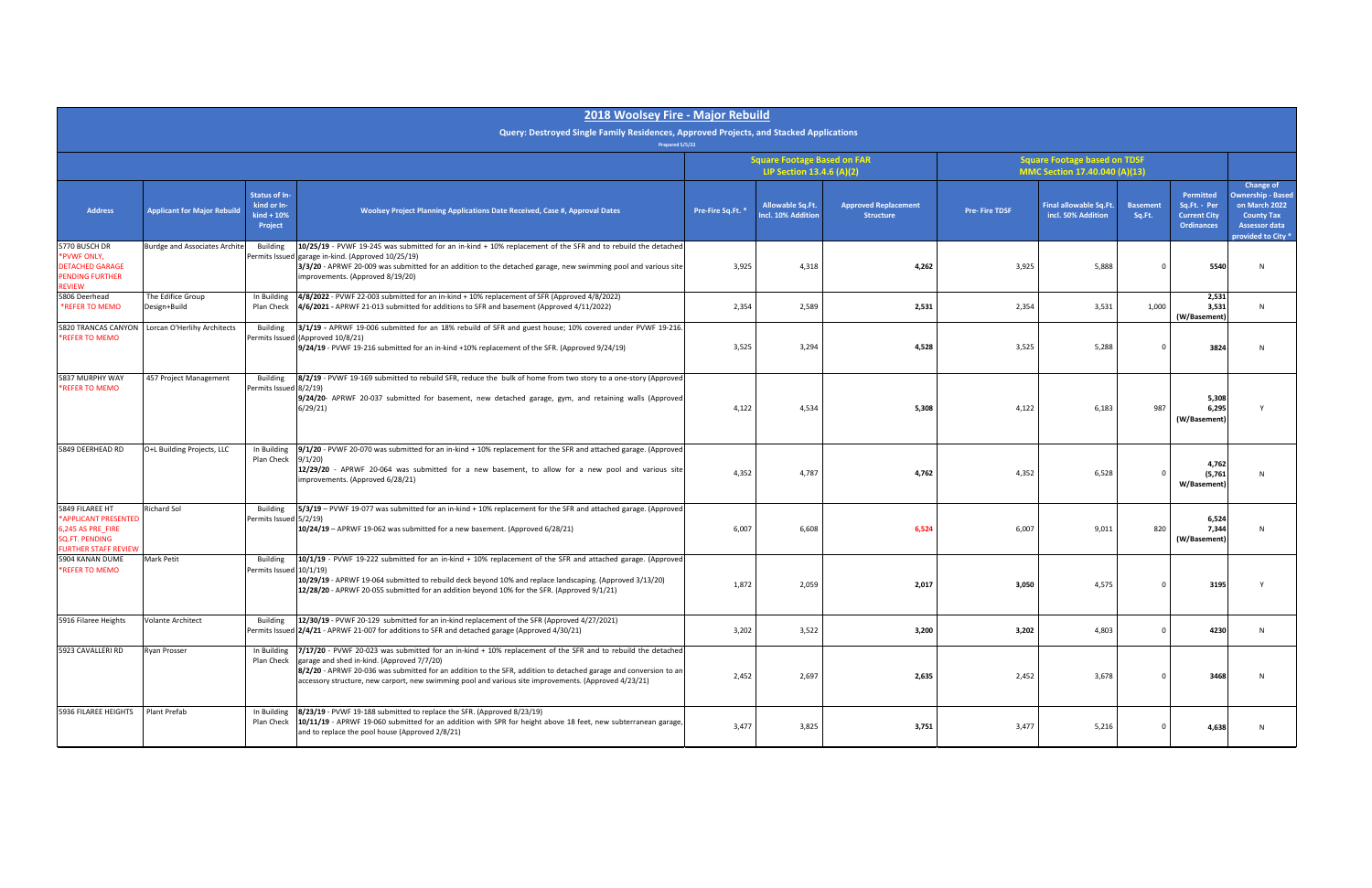|                                                                                                                                                                                                        |                                                  |                                                                | 2018 Woolsey Fire - Major Rebuild                                                                                                                                                                                                                                                                                                                                                                                                                                                                                                                       |                   |                                                                 |                                                 |                                                                      |                                              |                           |                                                                       |                                                                                                                           |
|--------------------------------------------------------------------------------------------------------------------------------------------------------------------------------------------------------|--------------------------------------------------|----------------------------------------------------------------|---------------------------------------------------------------------------------------------------------------------------------------------------------------------------------------------------------------------------------------------------------------------------------------------------------------------------------------------------------------------------------------------------------------------------------------------------------------------------------------------------------------------------------------------------------|-------------------|-----------------------------------------------------------------|-------------------------------------------------|----------------------------------------------------------------------|----------------------------------------------|---------------------------|-----------------------------------------------------------------------|---------------------------------------------------------------------------------------------------------------------------|
|                                                                                                                                                                                                        |                                                  |                                                                | Query: Destroyed Single Family Residences, Approved Projects, and Stacked Applications<br>Prepared 5/5/22                                                                                                                                                                                                                                                                                                                                                                                                                                               |                   |                                                                 |                                                 |                                                                      |                                              |                           |                                                                       |                                                                                                                           |
|                                                                                                                                                                                                        |                                                  |                                                                |                                                                                                                                                                                                                                                                                                                                                                                                                                                                                                                                                         |                   | <b>Square Footage Based on FAR</b><br>LIP Section 13.4.6 (A)(2) |                                                 | <b>Square Footage based on TDSF</b><br>MMC Section 17.40.040 (A)(13) |                                              |                           |                                                                       |                                                                                                                           |
| <b>Address</b>                                                                                                                                                                                         | <b>Applicant for Major Rebuild</b>               | <b>Status of In-</b><br>kind or In-<br>$kind + 10%$<br>Project | <b>Woolsey Project Planning Applications Date Received, Case #, Approval Dates</b>                                                                                                                                                                                                                                                                                                                                                                                                                                                                      | Pre-Fire Sq.Ft. * | Allowable Sq.Ft.<br>Incl. 10% Addition                          | <b>Approved Replacement</b><br><b>Structure</b> | <b>Pre-Fire TDSF</b>                                                 | Final allowable Sq.Ft.<br>incl. 50% Addition | <b>Basement</b><br>Sq.Ft. | Permitted<br>Sq.Ft. - Per<br><b>Current City</b><br><b>Ordinances</b> | Change of<br><b>Ownership - Based</b><br>on March 2022<br><b>County Tax</b><br><b>Assessor data</b><br>provided to City * |
| 5944 CAVALLERI RD<br>*APPLICANT PRESENTED<br>3,499 SQ.FT. AS PRE-FIRE<br><b>SQUARE FOOTAGE FOR</b><br>PVWF, COMBINING<br><b>ACCESSORY</b><br><b>STRUCTURES. PENDING</b><br><b>FURTHER STAFF REVIEW</b> | Tobias Architecture                              | <b>Building</b><br>Permits Issued                              | 4/24/19 - APRWF 19-011 submitted to replace the SFR and attached garage. An APRWF was required because the<br>application proposed to relocate Sq.Ft. above 18 feet in height which required a SPR and an SPR to reduce the<br>required FY setbacks. (Approved 7/22/19).<br>7/8/19 - APRWF 19-030 submitted for a new basement to SFR. (Approved1/19/20)<br>9/15/20 - APRWF 20-038 submitted for a 40 Sq. Ft addition to the existing kitchen and to add a storage room to the<br>SFR including SPR to reduce the side yard setback. (Approved 1/28/21) | 3,259             | 3,585                                                           | 4,224                                           | 3,259                                                                | 4,889                                        | 761                       | 4,320<br>5,062<br>(W/Basement)                                        |                                                                                                                           |
| 5944 FILAREE HT                                                                                                                                                                                        | <b>Bydesign LLC</b>                              | Built                                                          | 5/21/19 - PVWF 19-096 was submitted for an in-kind + 10% replacement of the SFR. (Approved 5/21/19)<br>8/8/19 - APRWF 19-040 was submitted for an addition to the SFR and new, on grade deck around the existing<br>swimming pool. (Approved 10/14/19)                                                                                                                                                                                                                                                                                                  | 3,704             | 4,074                                                           | 4,074                                           | 3,704                                                                | 5,556                                        | $\Omega$                  | 5419                                                                  | Y                                                                                                                         |
| 6070 MERRITT DR                                                                                                                                                                                        | <b>Burdge and Associates Archite</b>             | In Building<br>Plan Check                                      | 12/20/19 - PVWF 19-286 was submitted for an in-kind + 10% replacement of the SFR, and the detached garage as an<br>in-kind replacement. (Approved 12/20/19)<br>12/20/19 - APRWF 19-081 submitted for a new basement. (Approved 8/24/20)                                                                                                                                                                                                                                                                                                                 | 2,357             | 2,593                                                           | 2,587                                           | 2,357                                                                | 3,536                                        | 942                       | 2,587<br>3,529<br>(W/Basement)                                        |                                                                                                                           |
| 6244 BUSCH DR                                                                                                                                                                                          | Laura Hanson Design                              | <b>Building</b><br>Permits Issued 7/29/19)                     | 7/29/19 - PVWF 19-156 submitted for an in kind + 10% replacement of the SFR and attached garage. (Approved<br>2/9/21 - APRWF 21-008 submitted for an addition to the existing second story; less than 18 feet. (Approved 4/12/21)                                                                                                                                                                                                                                                                                                                       | 2,464             | 2,710                                                           | 2,703                                           | 2,464                                                                | 3,696                                        |                           | 3448                                                                  |                                                                                                                           |
| <b>6247 GAYTON PLACE</b>                                                                                                                                                                               | Edward D'Andrea                                  | <b>Building</b>                                                | 5/29/19 - PVWF 19-006 submitted for an in-kind +10% replacement of the SFR. (Approved 5/29/19)<br>Permits Issued 7/2/19 - APRWF 19-029 submitted to approve an after-the-fact attached garage. (Approved 8/29/19)                                                                                                                                                                                                                                                                                                                                       | 2,653             | 2,918                                                           | 2,735                                           | 2,653                                                                | 3,980                                        |                           | 3219                                                                  |                                                                                                                           |
| 6338 TRANCAS CANYON F Bo.Shi Architects                                                                                                                                                                |                                                  | Built                                                          | 3/19/19 - APRWF 19-007 submitted for an addition beyond 10%, request to reduce front and side yard setbacks,<br>and site plan review for construction above 18, up to 19 feet (Approved 10/18/19)<br>9/27/19 - PVWF 19-219 submitted for an in-kind replacement of the SFR and attached garage (Approved 9/27/19)                                                                                                                                                                                                                                       | 2,183             | 2,401                                                           | 2,157                                           | 2,183                                                                | 3,275                                        |                           | 2519                                                                  |                                                                                                                           |
| 6603 DUME DR<br>*REFER TO MEMO                                                                                                                                                                         | <b>Burdge and Associates Archite</b>             | <b>Building</b>                                                | $11/12/19$ - PVWF 19-260 was submitted for an in-kind + 10% replacement of the SFR and detached garage.<br>Permits Issued (Approved 11/12/19)<br>01/21/20 – APRWF 20-003 was submitted for an addition to the SFR and attaching the garage to the SFR, including a<br>SPR for construction above 18 feet in height and to reduce the required setbacks, new swimming pool, and other<br>site improvements. PVWF Sq.Ft. was reduced as a part of the APRWF approval. (Approved 6/26/20)                                                                  | 4,221             | 4,643                                                           | 3,780                                           | 4,221                                                                | 6,332                                        |                           | 5657                                                                  |                                                                                                                           |
| 6650 Wandermere                                                                                                                                                                                        | <b>Burdge and Associates</b><br>Architects, Inc. | Building                                                       | 9/27/19 - PVWF 19-220 submitted for an in-kind + 10% replacement of SFR (Approved 9/27/19)<br>Permits Issued 10/9/19 - APRWF 19-059 submitted for additions to SFR and basement (Approved 4/2/2020)                                                                                                                                                                                                                                                                                                                                                     | 4,512             | 4,963                                                           | 4,512                                           | 4,512                                                                | 6,768                                        | 975                       | 4,950<br>5,925<br>(W/Basement)                                        | <b>V</b>                                                                                                                  |
| 6749 WANDERMERE RD Jamie Ottilie                                                                                                                                                                       |                                                  | Building<br>Permits Issued 7/19/19)                            | 7/29/19 - PVWF 19-157 was submitted for an in-kind + 10% replacement of the SFR and attached garage. (Approved<br>10/2/19 - APRWF 19-055 was submitted for an addition to the SFR, including an SPR for construction above 18 feet<br>in height, and various site improvements. (Approved 11/15/19)                                                                                                                                                                                                                                                     | 2,609             | 2,870                                                           | 2,676                                           | 2,609                                                                | 3,914                                        | $\Omega$                  | 3721                                                                  |                                                                                                                           |
| 6761 WANDERMERE                                                                                                                                                                                        | <b>Brandon Dicker</b>                            | Built                                                          | $8/23/19$ - PVWF 19-189 submitted for an in-kind + 10% replacement of SFR and attached garage. (Approved<br>8/23/19<br>11/16/19 - APRWF 19-065 submitted for a 830 square foot addition and replacement of like-for-like landscaping<br>(Approved 2/20/20)                                                                                                                                                                                                                                                                                              | 3,749             | 4,124                                                           | 4,123                                           | 3,749                                                                | 5,624                                        |                           | 4953                                                                  |                                                                                                                           |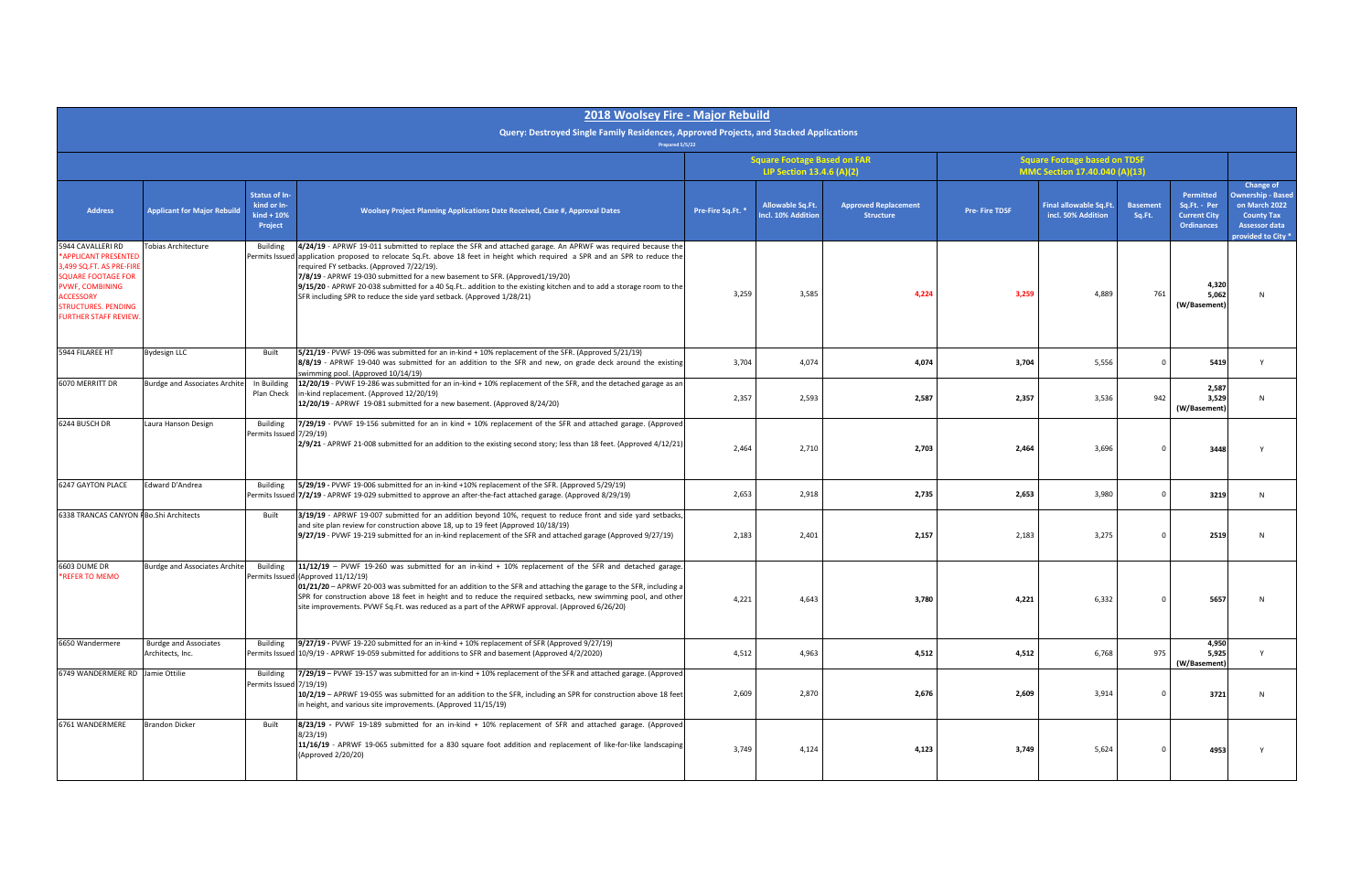|                                      |                                      |                                                                | 2018 Woolsey Fire - Major Rebuild                                                                                                                                                                                                                                                                                                                                                                                                                                                                                                                                                                                                                                                                                                                                                                                                                                                                                      |                   |                                                                 |                                                 |                                                                      |                                              |                           |                                                                       |                                                                                                                          |
|--------------------------------------|--------------------------------------|----------------------------------------------------------------|------------------------------------------------------------------------------------------------------------------------------------------------------------------------------------------------------------------------------------------------------------------------------------------------------------------------------------------------------------------------------------------------------------------------------------------------------------------------------------------------------------------------------------------------------------------------------------------------------------------------------------------------------------------------------------------------------------------------------------------------------------------------------------------------------------------------------------------------------------------------------------------------------------------------|-------------------|-----------------------------------------------------------------|-------------------------------------------------|----------------------------------------------------------------------|----------------------------------------------|---------------------------|-----------------------------------------------------------------------|--------------------------------------------------------------------------------------------------------------------------|
|                                      |                                      |                                                                | Query: Destroyed Single Family Residences, Approved Projects, and Stacked Applications<br>Prepared 5/5/22                                                                                                                                                                                                                                                                                                                                                                                                                                                                                                                                                                                                                                                                                                                                                                                                              |                   |                                                                 |                                                 |                                                                      |                                              |                           |                                                                       |                                                                                                                          |
|                                      |                                      |                                                                |                                                                                                                                                                                                                                                                                                                                                                                                                                                                                                                                                                                                                                                                                                                                                                                                                                                                                                                        |                   | <b>Square Footage Based on FAR</b><br>LIP Section 13.4.6 (A)(2) |                                                 | <b>Square Footage based on TDSF</b><br>MMC Section 17.40.040 (A)(13) |                                              |                           |                                                                       |                                                                                                                          |
| <b>Address</b>                       | <b>Applicant for Major Rebuild</b>   | <b>Status of In-</b><br>kind or In-<br>$kind + 10%$<br>Project | <b>Woolsey Project Planning Applications Date Received, Case #, Approval Dates</b>                                                                                                                                                                                                                                                                                                                                                                                                                                                                                                                                                                                                                                                                                                                                                                                                                                     | Pre-Fire Sq.Ft. * | <b>Allowable Sq.Ft</b><br>Incl. 10% Addition                    | <b>Approved Replacement</b><br><b>Structure</b> | <b>Pre-Fire TDSF</b>                                                 | Final allowable Sq.Ft.<br>incl. 50% Addition | <b>Basement</b><br>Sq.Ft. | Permitted<br>Sq.Ft. - Per<br><b>Current City</b><br><b>Ordinances</b> | Change of<br><b>Ownership - Based</b><br>on March 2022<br><b>County Tax</b><br><b>Assessor data</b><br>provided to City* |
| 6782 DUME DR<br>*REFER TO MEMO       | <b>Burdge and Associates Archite</b> | Planning<br>approved                                           | $2/3/20$ – PVWF 20-007 was submitted for an in-kind replacement of the SFR and attached garage. (Approved<br>2/3/20<br>2/10/20 - APRWF 20-007 was submitted for a new basement, new swimming pool and various site improvements<br>(Approved 1/21/21)                                                                                                                                                                                                                                                                                                                                                                                                                                                                                                                                                                                                                                                                  | 3,164             | 3,480                                                           | 3,484                                           | 3,164                                                                | 4,746                                        | 529                       | 3,495<br>4.024<br>(W/Basement)                                        |                                                                                                                          |
| 7000 BIRDVIEW                        | Ryan Levis                           | Planning<br>Approved                                           | 5/22/2020 - PVWF 20-047 submitted for an in-kind rebuild of SFR and attached garage (Approved 10/2/2021)<br>7/20/2020 - APRWF 20-023 submitted for a new basement (Approved 4/15/2022)                                                                                                                                                                                                                                                                                                                                                                                                                                                                                                                                                                                                                                                                                                                                 | 7,664             | 8,430                                                           | 6,915                                           | 7,664                                                                | 11,496                                       | 1,000                     | 6,915<br>7,915<br>(W/Basement)                                        | N                                                                                                                        |
| 27933 WINDING WAY                    | Dunchan PCH Residential<br>Trust     | <b>Building</b>                                                | 10/2/2019 - PVWF 19-224 submitted for an in-kind rebuild of SFR (Approved 10/2/2019)<br>Permits Issued 10/7/2019 - APRWF 19-058 submitted for a basement and various site improvements (Approved 2/4/2020)                                                                                                                                                                                                                                                                                                                                                                                                                                                                                                                                                                                                                                                                                                             | 896               | 986                                                             | 898                                             | 896                                                                  | 1,344                                        | 1,000                     | 896<br>1,013<br>(W/Basement)                                          | N                                                                                                                        |
| 29407 BLUEWATER<br>*REFER TO MEMO    | Barsocchini and Associates           | <b>Building</b>                                                | 6/28/19 - PVWF 19-138 submitted for an in-kind +10% replacement of the SFR. (Approved 6/28/19)<br>Permits Issued 8/1/19 - APRWF 19-038 submitted for additions to first and second floor; a SPR for reduction of sidevard setbacks.<br>(Approved 2/4/21)                                                                                                                                                                                                                                                                                                                                                                                                                                                                                                                                                                                                                                                               | 2,402             | 2,642                                                           | 2,642                                           | 2,402                                                                | 3,603                                        |                           | 3647                                                                  |                                                                                                                          |
| 29825 CUTHBERT RD                    | <b>Burdge and Associates Archite</b> | <b>Building</b>                                                | 9/19/19 - PVWF 19-214 submitted for an in-kind + 10% replacement of the SFR and to replace the 2nd unit and<br>Permits Issued barn. (Approved 8/18/19)<br>11/14/19 - APRWF 19-068 submitted for addition to SFR as in-kind + 10% replacement, a site plan review for<br>reduction in sideyard setbacks, and pool and spa, and decking. (Approved 2/19/21)                                                                                                                                                                                                                                                                                                                                                                                                                                                                                                                                                              | 2,693             | 2,962                                                           | 2,625                                           | 2,693                                                                | 4,040                                        |                           | 4009                                                                  |                                                                                                                          |
| 29841 CUTHBERT RD                    | <b>Burdge and Associates Archite</b> | In Building<br>Plan Check                                      | 12/9/19 - PVWF 19-275 submitted to rebuild SFR and attached garage as an in kind + 10% replacement. (Approved<br>12/9/19<br>7/24/20 - APRWF 20-024 submitted for an addition to the SFR, new basement and various site improvements.<br>(Approved 3/12/21)                                                                                                                                                                                                                                                                                                                                                                                                                                                                                                                                                                                                                                                             | 2,750             | 3,025                                                           | 3,024                                           | 2,750                                                                | 4,125                                        | 573                       | 3,656<br>4,229<br>(W/Basement)                                        |                                                                                                                          |
| 29851 HARVESTER RD                   | <b>Vue Ventures</b>                  | Constructed                                                    | 8/13/19 - PVWF 19-042 submitted for an in-kind plus 10% replacement of the SFR. (Approved 8/13/19)<br>8/13/19 - APRWF 19-180 submitted for an addition to the SFR, including an SPR for construction above 18 feet in<br>height, the relocation of the detached garage and a new accessory structure. (Approved 1/3/20)                                                                                                                                                                                                                                                                                                                                                                                                                                                                                                                                                                                                | 1,860             | 2,046                                                           | 2,046                                           | 1,860                                                                | 2,790                                        |                           | 2790                                                                  |                                                                                                                          |
| 29901 CUTHBERT RD                    | The Land and Water Company           | <b>Building</b>                                                | 12/5/19 - PVWF 19-272 submitted for an in-kind + 10% replacement of the SFR to rebuild the previously exiting<br>Permits Issued attached garage as a new detached garage. (Approved 12/5/19)<br>12/5/19 - APRWF 19-075 submitted for an addition to the SFR, an addition to the detached garage including a site<br>plan review for a reduction in the required side yard setback, new swimming pool, new deck and various site<br>improvements. (Approved 7/8/20)                                                                                                                                                                                                                                                                                                                                                                                                                                                     | 2,540             | 2,794                                                           | 2,374                                           | 2,540                                                                | 3,810                                        |                           | 3640                                                                  |                                                                                                                          |
| 29921 HARVESTER RD<br>*REFER TO MEMO | Jeff Jafari                          | <b>Building</b>                                                | 10/22/15 - APRWF 15-090 submitted for an addition over 500 Sq.Ft. and remodel, and the addition of a basement.<br>Permits Issued $(4/10/20)$ The property had an open application in progress prior to the fire.<br>1/28/20 - PVWF 20-006 submitted to replace existing SFR and attached garage. (Approved 1/28/20)                                                                                                                                                                                                                                                                                                                                                                                                                                                                                                                                                                                                    | 3,428             | 3,771                                                           | 3,747                                           | 3,428                                                                | 5,142                                        | 998                       | 6,179<br>7,177<br>(W/Basement)                                        |                                                                                                                          |
| 29943 HARVESTER RD<br>*REFER TO MEMO | Patrick & Marybeth Massett           | In Building<br>Plan Check                                      | 9/3/19 - PVWF 19-198 submitted to rebuild the SFR and attached garage. (Approved 9/3/19) Subsequently during<br>the review of APRWF 19-047 an error was found for pre-existing SF and corrected.<br>9/17/19 - APRWF 19-047 was submitted to permit a 10% expansion to the second-story. However, during staff's<br>review, it was determined that only 3,371 Sq.Ft. was legally permitted rather than the 3,829 Sq.Ft. (which was<br>existing but not all permitted). As such, APRWF 19-047 was withdrawn and APRWF 19-049 was submitted to permit<br>a second-story addition and basement, as well as a new swimming pool, cabana, detached garage, and landscaping.<br>The total TDSF of the residence is 13 percent larger than what was legally permitted and one percent larger than<br>what previously existed. SPRs were processed for height, setbacks in the frontyard, and for slopes. (Approved<br>7/30/21) | 3,371             | 3,708                                                           | 3,825                                           | 3,371                                                                | 5,057                                        | 558                       | 4,267<br>4,825<br>(w/Basement)                                        |                                                                                                                          |
| 29960 HARVESTER RD                   | Steven Kent Architect                | In Building<br>Plan Check                                      | 8/1/19 - PVWF 19-165 submitted for a in-kind + 10% rebuild of the SFR and attached garage. (Approved 8/1/19)<br>8/6/19 - APRWF 19-039 submitted for an addition to the SFR beyond 10%, a site plan review for construction over<br>18 feet in height, and to relocate pool and equipment (Approved 6/23/20)<br>4/12/21 - APRWF 21-010 submitted for to add a basement (Approved 6/28/21)                                                                                                                                                                                                                                                                                                                                                                                                                                                                                                                               | 4,521             | 4,973                                                           | 4,973                                           | 4,521                                                                | 6,781                                        | 870                       | 5,221<br>6,091<br>(W/Basement)                                        |                                                                                                                          |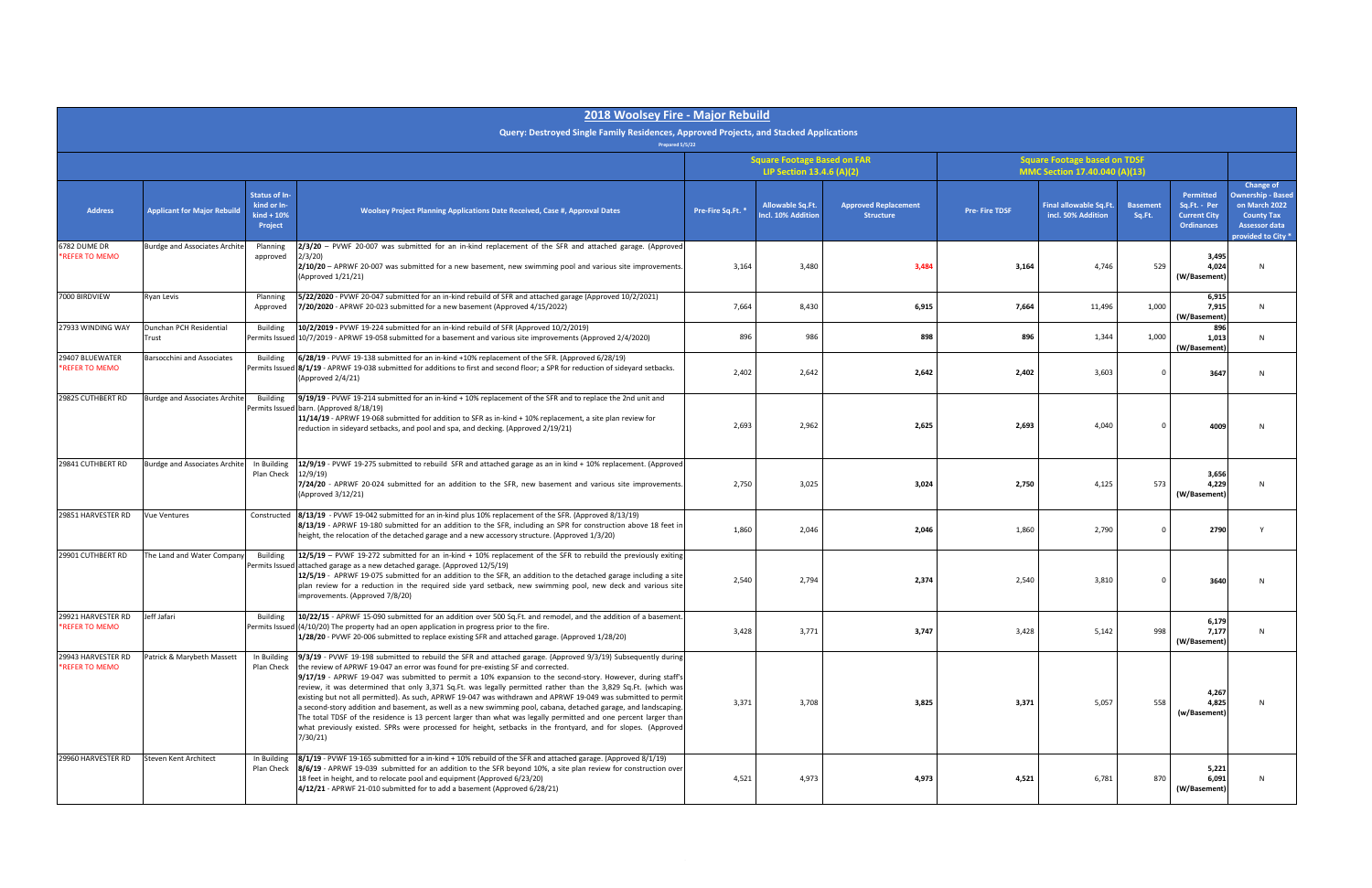|                                                                                                                                                                                                                                                                                                                                                                                                                     |                                                                                                                                                                                                                                                                                                                                                                                                                                                                                                |                                                                | 2018 Woolsey Fire - Major Rebuild                                                                                                                                                                                                                                                                                                                                                                                       |                   |                                                                 |                                                 |                                                                      |                                              |                           |                                                                       |                                                                                                                           |  |
|---------------------------------------------------------------------------------------------------------------------------------------------------------------------------------------------------------------------------------------------------------------------------------------------------------------------------------------------------------------------------------------------------------------------|------------------------------------------------------------------------------------------------------------------------------------------------------------------------------------------------------------------------------------------------------------------------------------------------------------------------------------------------------------------------------------------------------------------------------------------------------------------------------------------------|----------------------------------------------------------------|-------------------------------------------------------------------------------------------------------------------------------------------------------------------------------------------------------------------------------------------------------------------------------------------------------------------------------------------------------------------------------------------------------------------------|-------------------|-----------------------------------------------------------------|-------------------------------------------------|----------------------------------------------------------------------|----------------------------------------------|---------------------------|-----------------------------------------------------------------------|---------------------------------------------------------------------------------------------------------------------------|--|
|                                                                                                                                                                                                                                                                                                                                                                                                                     |                                                                                                                                                                                                                                                                                                                                                                                                                                                                                                |                                                                | Query: Destroyed Single Family Residences, Approved Projects, and Stacked Applications<br>Prepared 5/5/22                                                                                                                                                                                                                                                                                                               |                   |                                                                 |                                                 |                                                                      |                                              |                           |                                                                       |                                                                                                                           |  |
|                                                                                                                                                                                                                                                                                                                                                                                                                     |                                                                                                                                                                                                                                                                                                                                                                                                                                                                                                |                                                                |                                                                                                                                                                                                                                                                                                                                                                                                                         |                   | <b>Square Footage Based on FAR</b><br>LIP Section 13.4.6 (A)(2) |                                                 | <b>Square Footage based on TDSF</b><br>MMC Section 17.40.040 (A)(13) |                                              |                           |                                                                       |                                                                                                                           |  |
| <b>Address</b>                                                                                                                                                                                                                                                                                                                                                                                                      | <b>Applicant for Major Rebuild</b>                                                                                                                                                                                                                                                                                                                                                                                                                                                             | <b>Status of In-</b><br>kind or In-<br>$kind + 10%$<br>Project | Woolsey Project Planning Applications Date Received, Case #, Approval Dates                                                                                                                                                                                                                                                                                                                                             | Pre-Fire Sq.Ft. * | Allowable Sq.Ft.<br>Incl. 10% Addition                          | <b>Approved Replacement</b><br><b>Structure</b> | <b>Pre-Fire TDSF</b>                                                 | Final allowable Sq.Ft.<br>incl. 50% Addition | <b>Basement</b><br>Sq.Ft. | Permitted<br>Sq.Ft. - Per<br><b>Current City</b><br><b>Ordinances</b> | Change of<br><b>Ownership - Based</b><br>on March 2022<br><b>County Tax</b><br><b>Assessor data</b><br>provided to City * |  |
| 29979 HARVESTER RD                                                                                                                                                                                                                                                                                                                                                                                                  | Robert and Regina Odian                                                                                                                                                                                                                                                                                                                                                                                                                                                                        | <b>Building</b>                                                | 8/8/19 - PVWF 19-174 submitted for an in-kind + 10% replacement of the SFR. (Approved 8/8/19)<br>Permits Issued 8/8/19 - APRWF 19-041 submitted for a basement, new detached garage, and new landscaping/hardscaping.<br>(Approved 9/27/19)                                                                                                                                                                             | 2,718             | 2,990                                                           | 2,989                                           | 2,718                                                                | 4,077                                        | 1,000                     | 2,989<br>3,989<br>(W/Basement)                                        | N                                                                                                                         |  |
| 30021 HARVESTER RD                                                                                                                                                                                                                                                                                                                                                                                                  | <b>Gregory Cline</b>                                                                                                                                                                                                                                                                                                                                                                                                                                                                           | Built                                                          | 5/30/19 - APRWF 19-022 was submitted for an addition to the SFR and new detached garage. After reviewing the<br>proposed project, staff determined that the project exceeded the 10% rebuild threshold and requested that the<br>owner submit a PVWF for the in-kind replacement of the SFR. (Approved 11/21/19)<br>9/11/19 - PVWF 19-206 was submitted for an in-kind + 10% replacement of the SFR. (Approved 9/11/19) | 1,528             | 1,681                                                           | 1,680                                           | 1,528                                                                | 2,292                                        |                           | 2101                                                                  |                                                                                                                           |  |
| 30060 Andromeda                                                                                                                                                                                                                                                                                                                                                                                                     | Clive Dawson A.I.A. Architectu                                                                                                                                                                                                                                                                                                                                                                                                                                                                 | Planning<br>Approved                                           | 7/8/2020 - APRWF 20-025 submitted for rebuild of SFR, reallocation of height (Approved 3/24/2022)<br>7/15/2021 - APRWF 21-034 submitted for a new basement, landscape, relocate pool/spa (Approved 3/34/2022)                                                                                                                                                                                                           | 5,338             | 5,872                                                           | N/A                                             | 5,338                                                                | 8,007                                        |                           | 5,872<br>6,872<br>(W/Basement)                                        |                                                                                                                           |  |
| 34035 PACIFIC COAST<br><b>HIGHWAY</b>                                                                                                                                                                                                                                                                                                                                                                               | Alan Berstein Architects                                                                                                                                                                                                                                                                                                                                                                                                                                                                       |                                                                | Building Permit 2/20/20 - PVWF 20-013 submitted for an in-kind + 10% replacement of the SFR. (Approved 2/20/20)<br>2/26/20 - APRWF 20-008 submitted for an addition to the SFR, including a SPR for construction above 18 feet in<br>height, and various site improvements. (Approved 12/4/20)                                                                                                                          | 4,479             | 4,927                                                           | 4,664                                           | 4,479                                                                | 6,719                                        |                           | 5,705                                                                 |                                                                                                                           |  |
| List of Case Type:<br><b>APRWF</b>                                                                                                                                                                                                                                                                                                                                                                                  | Administrative Plan Review-Woolsey Fire                                                                                                                                                                                                                                                                                                                                                                                                                                                        |                                                                |                                                                                                                                                                                                                                                                                                                                                                                                                         |                   |                                                                 |                                                 |                                                                      |                                              |                           |                                                                       |                                                                                                                           |  |
| DMW                                                                                                                                                                                                                                                                                                                                                                                                                 | De Minimis Waiver                                                                                                                                                                                                                                                                                                                                                                                                                                                                              |                                                                |                                                                                                                                                                                                                                                                                                                                                                                                                         |                   |                                                                 |                                                 |                                                                      |                                              |                           |                                                                       |                                                                                                                           |  |
| <b>PVWF</b>                                                                                                                                                                                                                                                                                                                                                                                                         | Planning Verification-Woolsey Fire                                                                                                                                                                                                                                                                                                                                                                                                                                                             |                                                                |                                                                                                                                                                                                                                                                                                                                                                                                                         |                   |                                                                 |                                                 |                                                                      |                                              |                           |                                                                       |                                                                                                                           |  |
| <b>Definitions of Acronyms</b>                                                                                                                                                                                                                                                                                                                                                                                      |                                                                                                                                                                                                                                                                                                                                                                                                                                                                                                |                                                                |                                                                                                                                                                                                                                                                                                                                                                                                                         |                   |                                                                 |                                                 |                                                                      |                                              |                           |                                                                       |                                                                                                                           |  |
| SFR                                                                                                                                                                                                                                                                                                                                                                                                                 | Single-Family Residence                                                                                                                                                                                                                                                                                                                                                                                                                                                                        |                                                                |                                                                                                                                                                                                                                                                                                                                                                                                                         |                   |                                                                 |                                                 |                                                                      |                                              |                           |                                                                       |                                                                                                                           |  |
| SPR                                                                                                                                                                                                                                                                                                                                                                                                                 | Site Plan Review                                                                                                                                                                                                                                                                                                                                                                                                                                                                               |                                                                |                                                                                                                                                                                                                                                                                                                                                                                                                         |                   |                                                                 |                                                 |                                                                      |                                              |                           |                                                                       |                                                                                                                           |  |
| Sq.Ft.<br><b>TDSF</b>                                                                                                                                                                                                                                                                                                                                                                                               | Square Feet<br>Total Development Square Feet                                                                                                                                                                                                                                                                                                                                                                                                                                                   |                                                                |                                                                                                                                                                                                                                                                                                                                                                                                                         |                   |                                                                 |                                                 |                                                                      |                                              |                           |                                                                       |                                                                                                                           |  |
| WF                                                                                                                                                                                                                                                                                                                                                                                                                  | <b>Woolsey Fire</b>                                                                                                                                                                                                                                                                                                                                                                                                                                                                            |                                                                |                                                                                                                                                                                                                                                                                                                                                                                                                         |                   |                                                                 |                                                 |                                                                      |                                              |                           |                                                                       |                                                                                                                           |  |
|                                                                                                                                                                                                                                                                                                                                                                                                                     |                                                                                                                                                                                                                                                                                                                                                                                                                                                                                                |                                                                |                                                                                                                                                                                                                                                                                                                                                                                                                         |                   |                                                                 |                                                 |                                                                      |                                              |                           |                                                                       |                                                                                                                           |  |
| Notes:                                                                                                                                                                                                                                                                                                                                                                                                              |                                                                                                                                                                                                                                                                                                                                                                                                                                                                                                |                                                                | *Refer to Memo - This indicates that a memorandum was prepared by staff to clarify information related to the subject item                                                                                                                                                                                                                                                                                              |                   |                                                                 |                                                 |                                                                      |                                              |                           |                                                                       |                                                                                                                           |  |
| *Pre-Fire Size is calculated through LA County Assessor records, and/or previously issued planning approvals, building permits, septic approvals, previously issued CPDs. Please note the pre-<br>fire square footages of homes built prior to Cityhood are not tabulated in the same manner they would be today (i.e. covered areas greater than 6 feet are included in TDSF under current<br>zoning regulations). |                                                                                                                                                                                                                                                                                                                                                                                                                                                                                                |                                                                |                                                                                                                                                                                                                                                                                                                                                                                                                         |                   |                                                                 |                                                 |                                                                      |                                              |                           |                                                                       |                                                                                                                           |  |
|                                                                                                                                                                                                                                                                                                                                                                                                                     | *Parcel ownership data is based on County Tax Assessor data received by the City on a quarterly basis. To determine ownership at the time of the Woolsey Fire, staff utilized the September<br>2018 tax assessor rolls. To determine the existing ownership, staff utilized the March 2022 tax assessor rolls. Some of the information has been modified by staff based on personal<br>knowledge of change of ownership (e.g., change of ownership between spouses, death in the family, etc.) |                                                                |                                                                                                                                                                                                                                                                                                                                                                                                                         |                   |                                                                 |                                                 |                                                                      |                                              |                           |                                                                       |                                                                                                                           |  |
|                                                                                                                                                                                                                                                                                                                                                                                                                     |                                                                                                                                                                                                                                                                                                                                                                                                                                                                                                |                                                                | *Sq.ft. in red indicates sq.ft. in excess of the allowable 10% threshold or sq.ft. in excess of the final allowable 50% addition                                                                                                                                                                                                                                                                                        |                   |                                                                 |                                                 |                                                                      |                                              |                           |                                                                       |                                                                                                                           |  |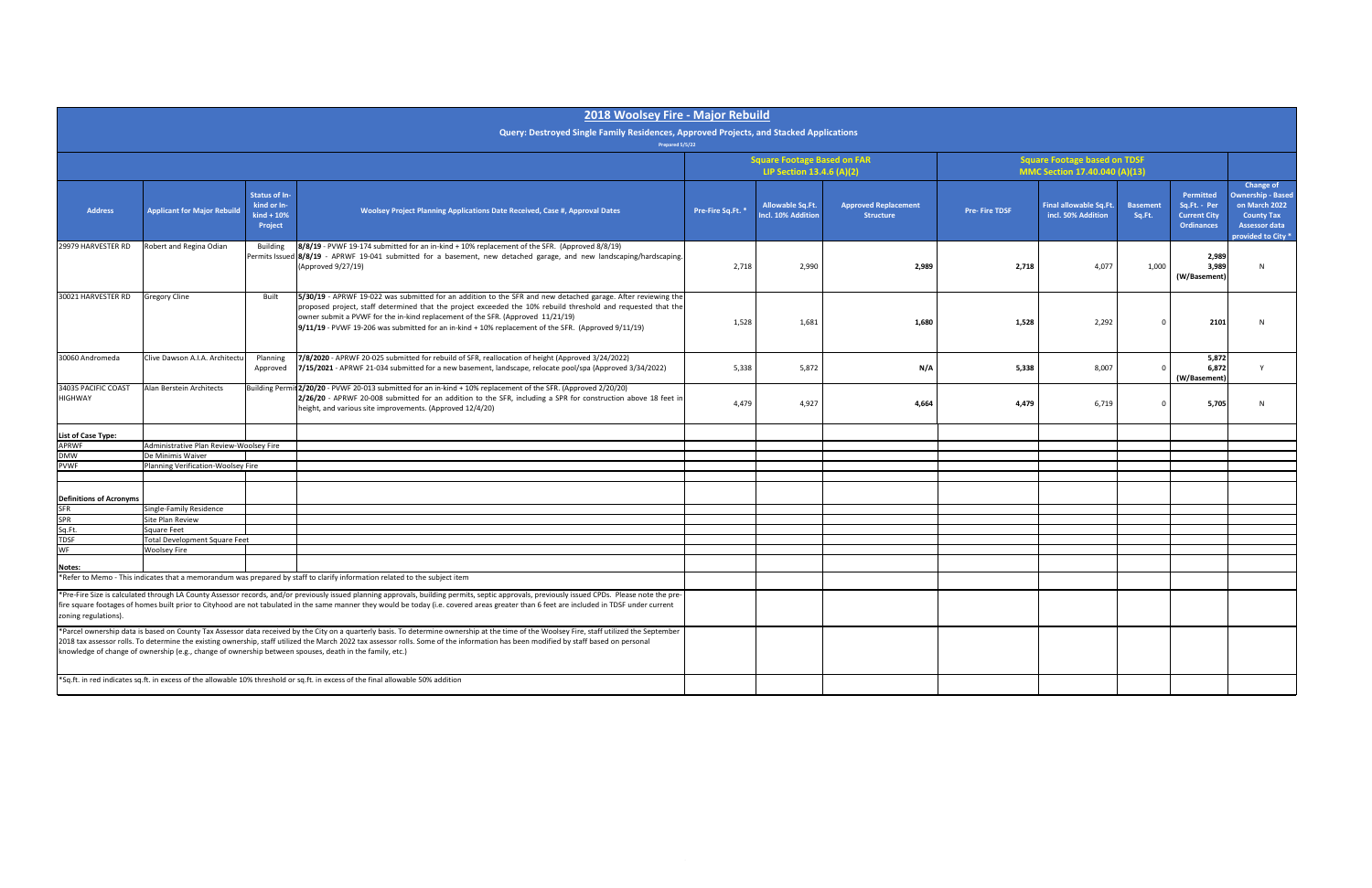

To: File From: Planning Department Date: April 15, 2022

Re: Malibu Woolsey Fire Rebuild-4627 Via Venta St.

May 23<sup>rd</sup>, 2019 – Planning Verification Woolsey Fire (PVWF) No. 19-102 submitted for an in-kind + 10% replacement of the single-family residence. Based on the Los Angeles County Tax Accessor records, the original home was 2,301 square feet in size and the garage was 483 square feet.

July 25<sup>th</sup>, 2019–Administrative Plan Review Woolsey Fire (APRWF) No. 19-036 was submitted for an addition of 919 square feet to the existing 88 square foot basement, new reconfigured pool to replace the existing swimming pool and various site improvements. Excluding the basement, the SFR is an in-kind + 10% rebuild. However, upon permitting of the project the basement was reduced to 911 square feet.

The reference on page 1 to a 1,472 square foot home is incorrect and it should be 2,850 square feet. In addition, the square footage of the home is incorrect in Table 2 on page 2. Both the existing and proposed is indicated as 5,351 square feet when it should be 2,351 square feet.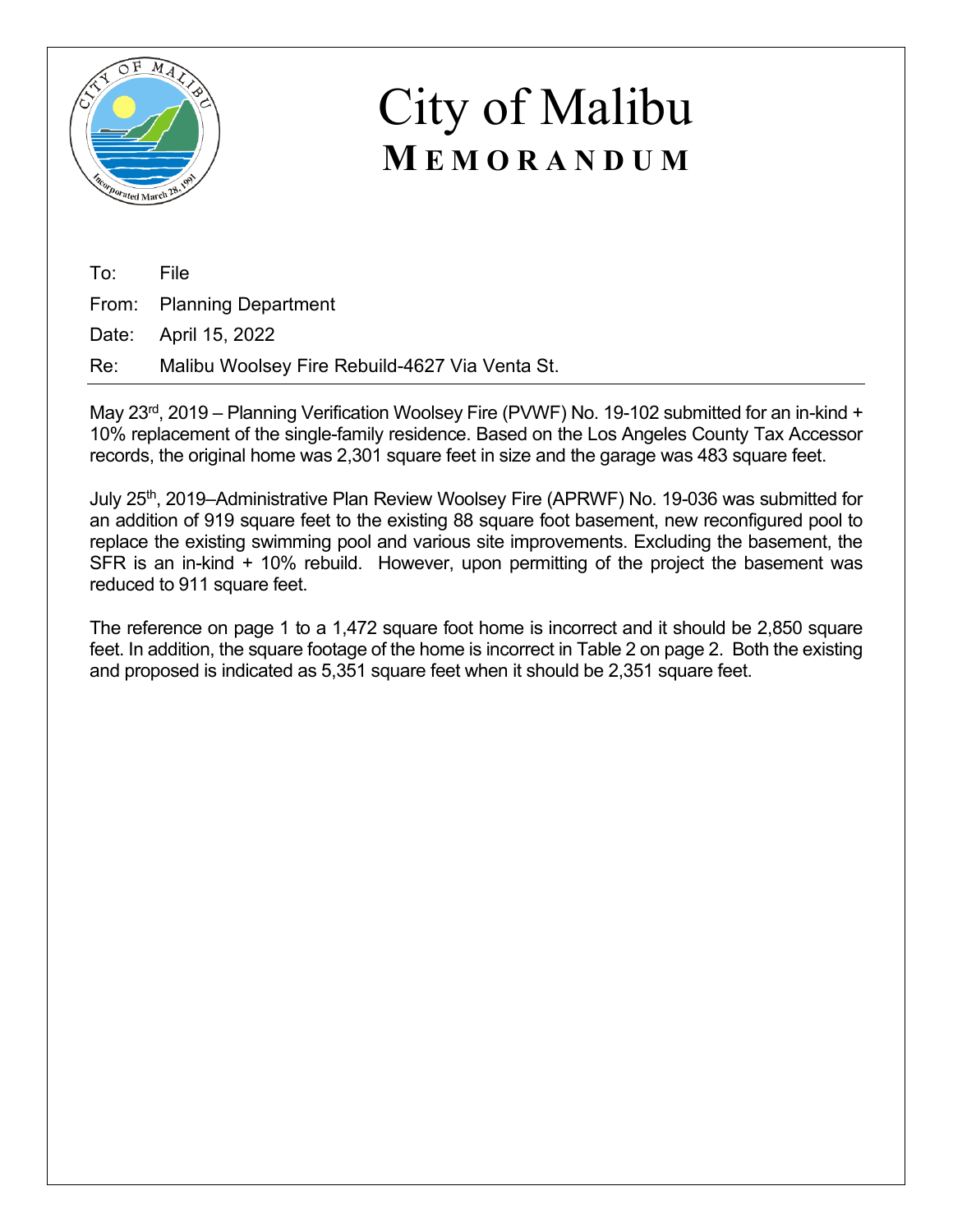

To: File From: Planning Department Date: April 15, 2022 Re: Malibu Woolsey Fire Rebuild - 5555 Busch Drive

Upon review Planning Verification Woolsey Fire (PVWF) No. 20-072 staff noted that the assessor's records identified a 1,306 square foot covered patio area under the previous residence that was not included in the square footage of the home which was 2,302 square feet because at the time of construction, covered areas were not included in the square footage calculation. The covered patio meets the City's criteria for Total Development Square Footage (TDSF); however, this area was not captured as part of the square footage of the home at the time of construction due to the ordinances that were in place.

Subsequently, the owner applied for Administrative Plan Review Woolsey Fire (APRWF) No. 20- 046 to allow for the enclosure of a 910 square foot portion of the 1,306 square foot covered space as well as a new 690 square foot garage. Under the current zoning ordinances, the TDSF of the existing home prior to the fire was 3,608 square feet. Upon approval of the APRWF, the overall TDSF increased by 496 square feet.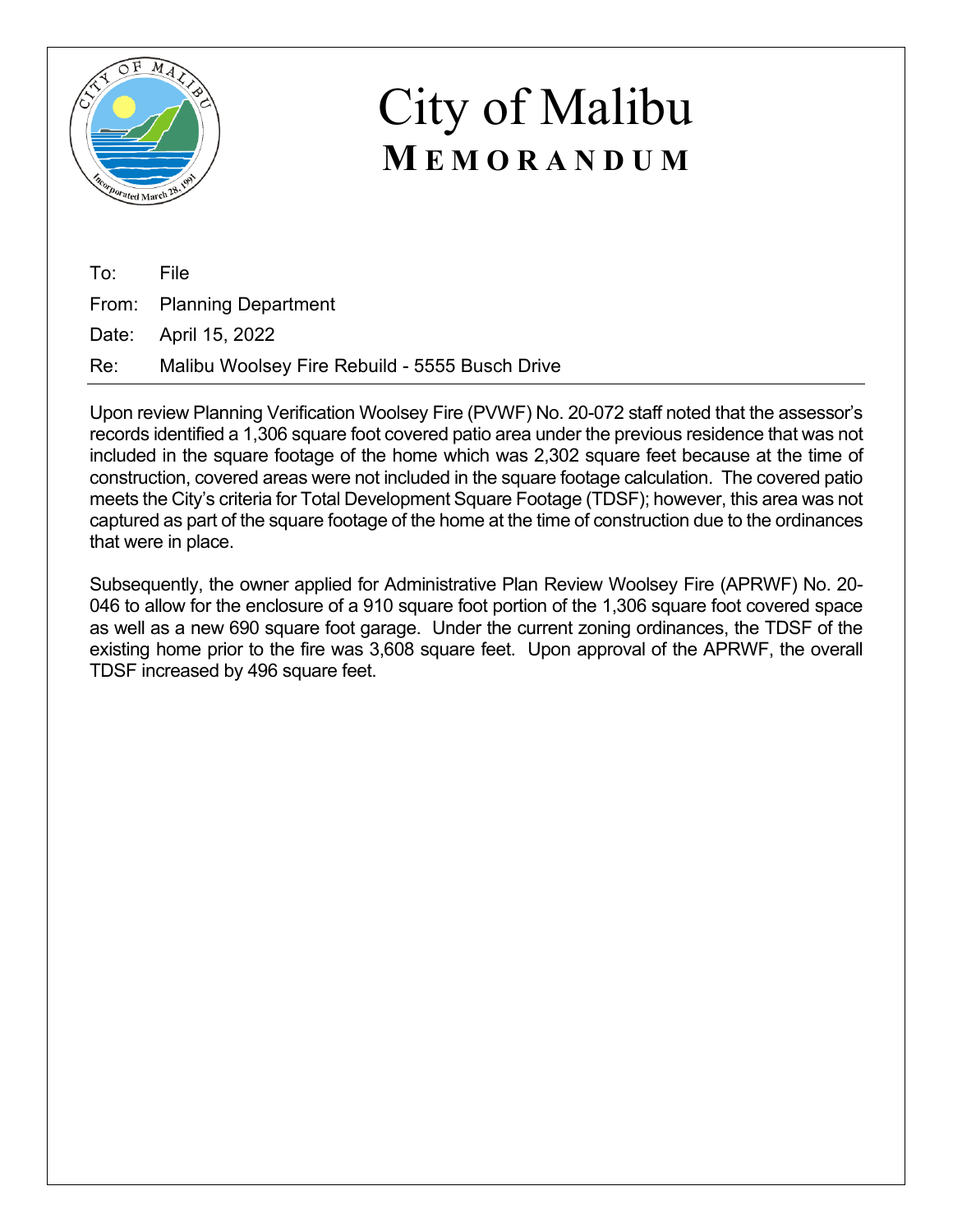

To: File From: Planning Department Date: May 10, 2022

Re: Malibu Woolsey Fire Rebuild- 5617 Busch Drive

September 19, 2019 – Planning Verification-Woolsey Fire (PVWF) No. 19-202 submitted for an inkind + 10% replacement of the single-family residence. The original home was 4,735 square feet in size, which included the attached garage. The PV approval allowed for 4,997.82 square foot replacement structure.

July 19, 2019 – Administrative Plan Review-Woolsey Fire (APRWF) No. 19-035 was submitted for an addition of 1,028 square feet to the single-family residence. Upon review of the approval and comparison between the originally submitted plans and the final plans. It was noted that the PV approval is shown as 4997.82 square feet on the APR submittal plans dated July 19, 2020, and then as 5,225 square feet on the plans submitted for final red stamp on July 19, 2020. Staff is reviewing the increase in square footage to determine how that occurred.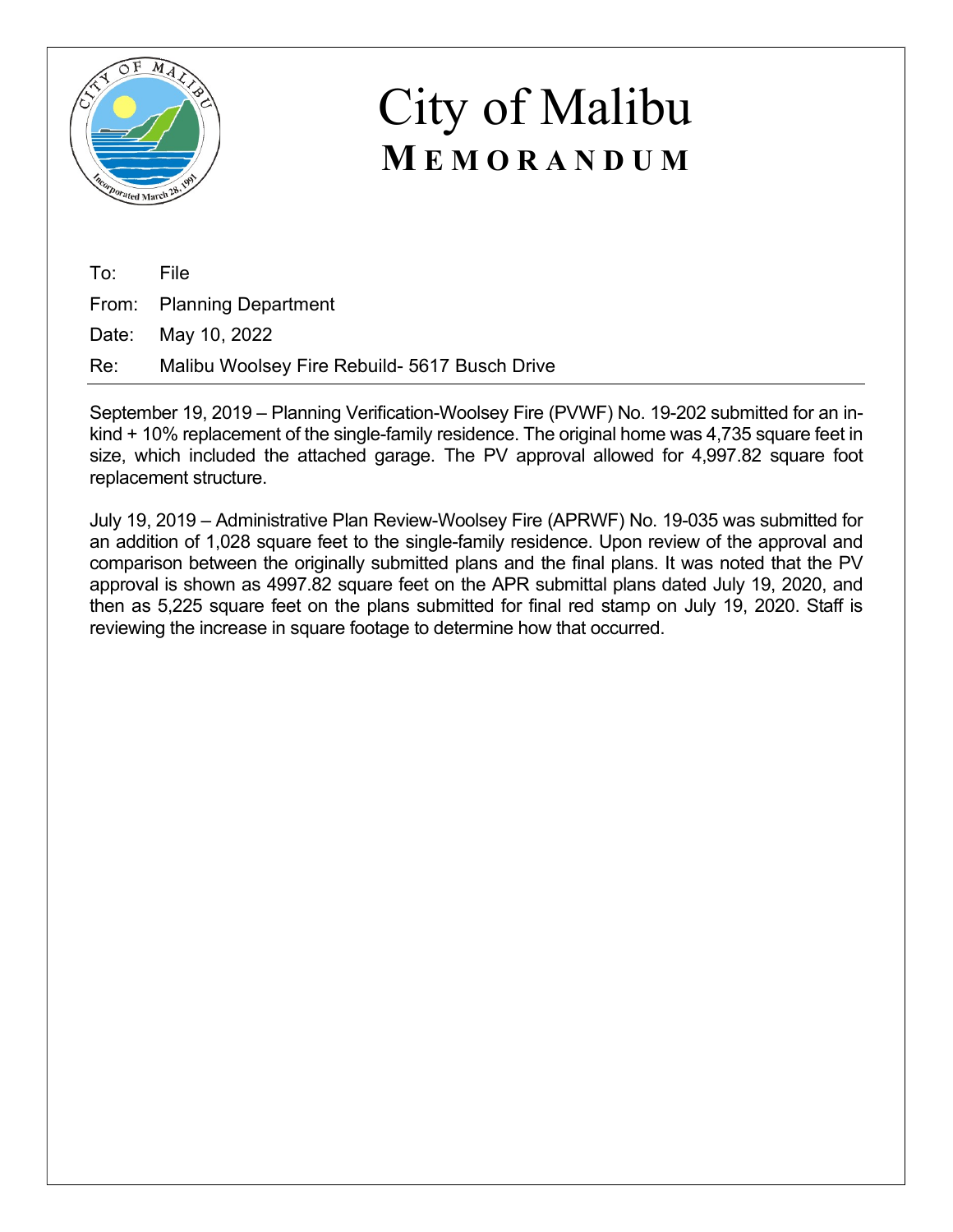

To: File From: Planning Department Date: April 15, 2022 Re: Malibu Woolsey Fire Rebuild-5661 Busch Dr.

May 24<sup>th</sup>, 2019 – Planning Verification Woolsey Fire (PVWF) No. 19-103 submitted for an in-kind replacement of the single-family residence and attached garage. The approval of the PV included the area of the addition that was approved through APR No. 17-037 and was near completion of construction per the Building Official at the time of the fire.

June 24<sup>th</sup>, 2019 – Administrative Plan Review Woolsey Fire (APRWF) No.19-025 submitted for an addition to the SFR, new basement and various site improvements. However, the Planner allowed for a 50 percent addition based on the size of the replacement structure that was approved through the PV on May 24, 2019.

On March 15, 2022, staff met with the property owner to revise the plans that were approved through the APR process to remove 498 square feet from the home. The current square footage is 5,397 which is no greater than 50 percent of the pre-fire residence.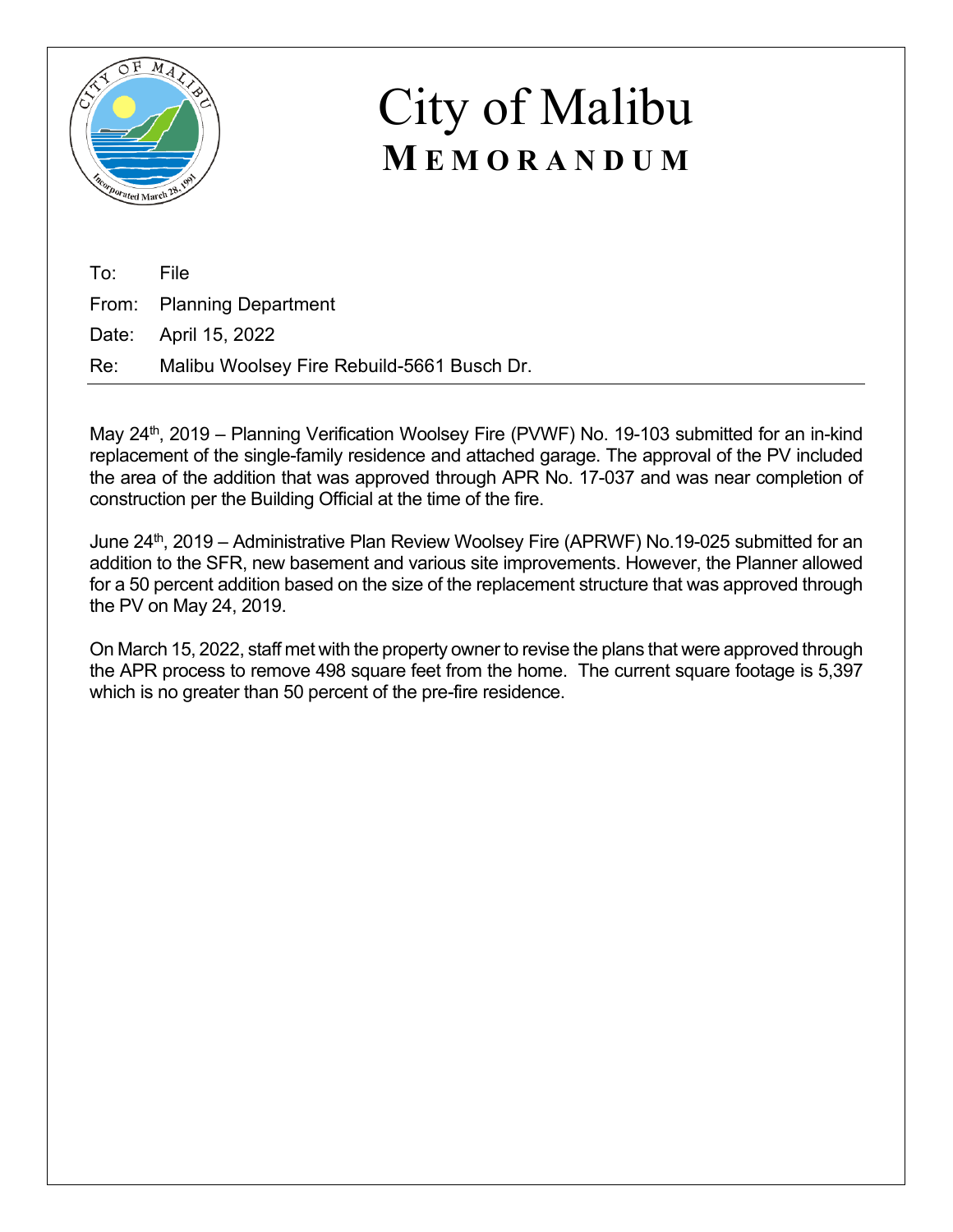

To: File From: Planning Department Date: April 20, 2022 Re: Malibu Woolsey Fire Rebuild-5806 Deerhead Rd.

This fire rebuild was originally submitted under Administrative Plan Review Woolsey Fire (APRWF) NO. 21-013 for the rebuild of the previous single-family residence. The homeowner stated that there was a basement that was destroyed by the fire. However, no permits or further evidence supported this claim and therefore staff requested that the owner submit a PVWF application for the rebuild of the main residence and process the basement as new development. The APRWF was then processed separately for the new basement and other new improvements on the property.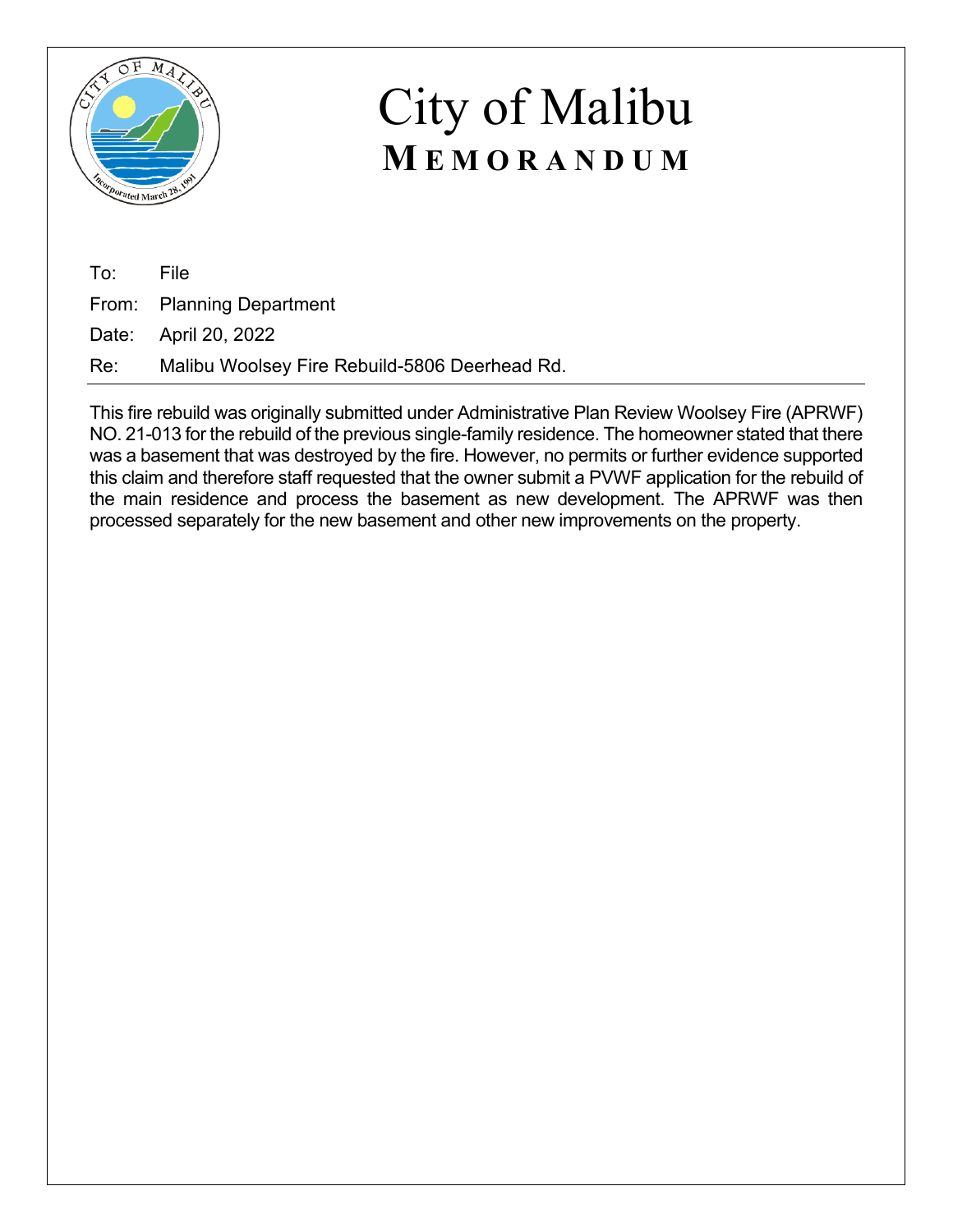

To: File

From: Planning Department

Date: April 15, 2022

Re: Malibu Woolsey Fire Rebuild-5820 Trancas Canyon Rd.

March  $1<sup>st</sup>$ , 2019 – The applicant submitted both the rebuild and the addition to the home under one application (Administrative Plan Review Woolsey Fire (APRWF) No. 19-006). Staff contacted the applicant to explain that the application could not be approved as proposed because a separate approval for the replacement structure was required. On September  $24<sup>th</sup>$ , 2019, Planning Verification Woolsey Fire (PVWF) No. 19-216 submitted for an in-kind +10% replacement of the SFR. The scope of the APRWF was revised to only include the addition beyond ten percent.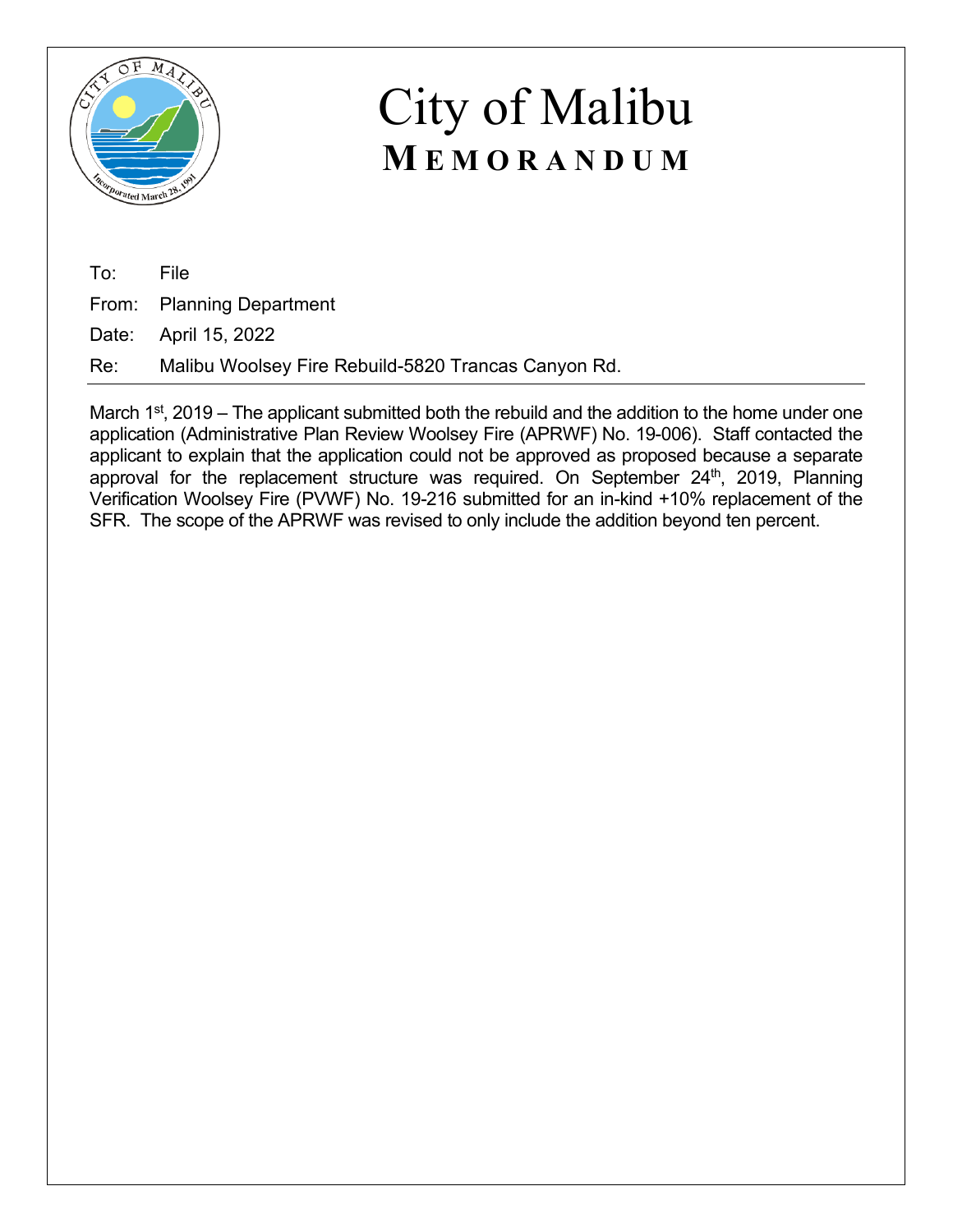

To: File From: Planning Department Date: April 15, 2022

Re: Malibu Woolsey Fire Rebuild-5837 Murphy Way.

PVWF No. 19-206 was submitted for the replacement of the existing 4,122 square foot residence and 1,846 square foot secondary residential structure. The size of both the residence and the secondary residential structure was verified through County Assessor records. The owner requested to relocate 960 square feet from the second residence to the main residence as part of the PV. As a result of this action, PV approved a 5,308 square foot main residence and an 886 secondary residential unit (total: 6,194 square feet). Overall, the square footage increased by 3.6 percent.

Administrative Plan Review Woolsey Fire (APRWF) No. 20-037 approved an additional 1,762 square feet, 987 square feet of which was for a basement. When considering the square footage of the secondary residential structure that was reallocated to the main residence as well as the addition approved under APRWF No. 20-037, the overall increase in square footage was 34 percent.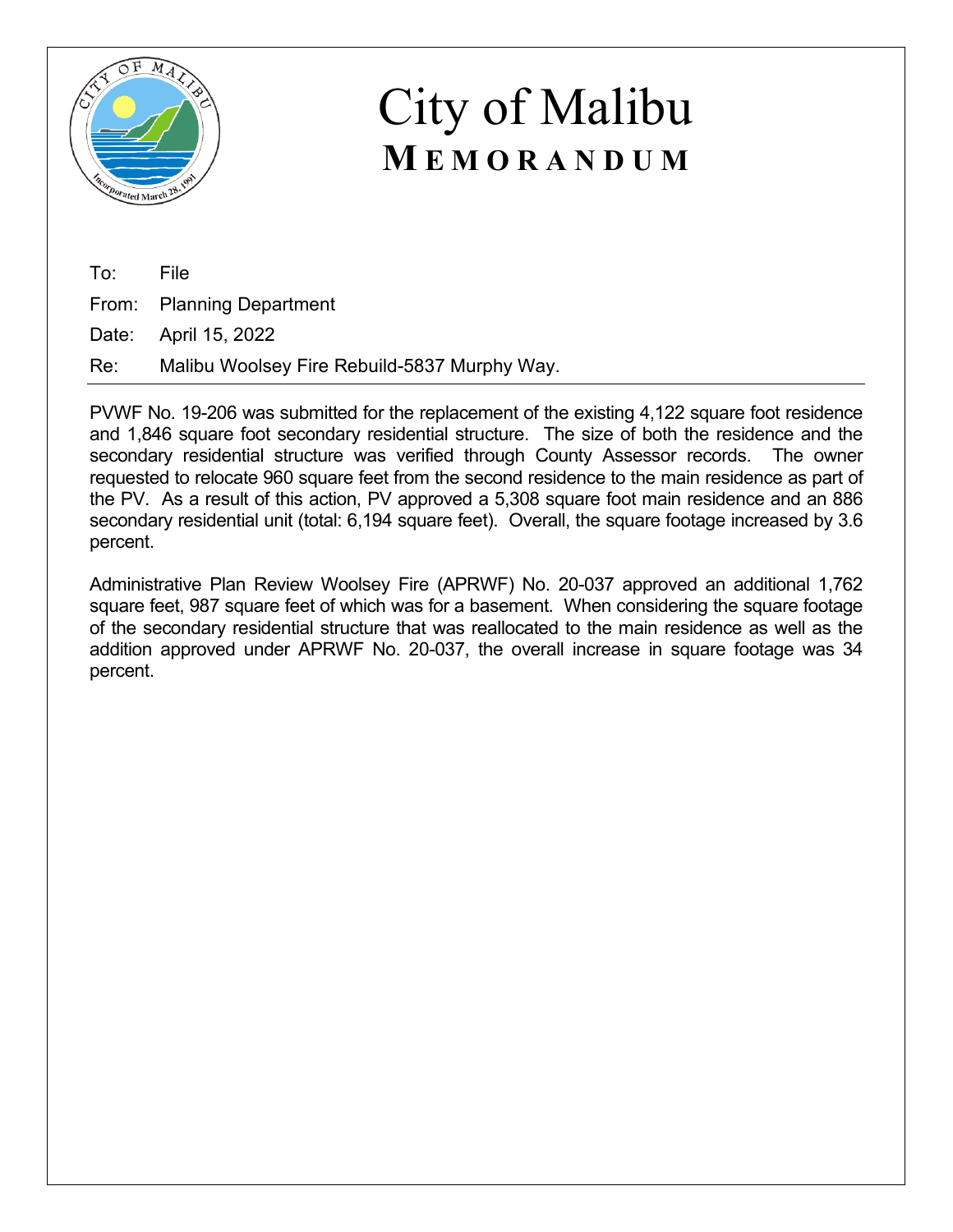

To: File From: Planning Department Date: April 15, 2022

Re: Malibu Woolsey Fire Rebuild-5904 Kanan Dume

October 1, 2019 – Planning Verification Woolsey Fire (PVWF) No. 19-222 was submitted for an inkind + 10% replacement of the multi-story single-family residence and attached garage. As part of that approval, a 1,178 square foot area that meets the definition of enclosed area was approved to be replaced as it existed prior to the fire (a finished patio area). This finished patio area is located behind the garage and under the floor of the residence above. At the time when the pre-fire home was approved, the square footage of this finished patio area was not included in the size of the home as is now required by the City's current codes. Administrative Plan Review Woolsey Fire (APRWF) No. 19-064 was submitted on October 29, 2019, to add additional walls to fully enclose the space. While this did not change the massing or bulk of the residence, the APRWF documents the change of this space from a patio to a fully enclosed space under the existing residence.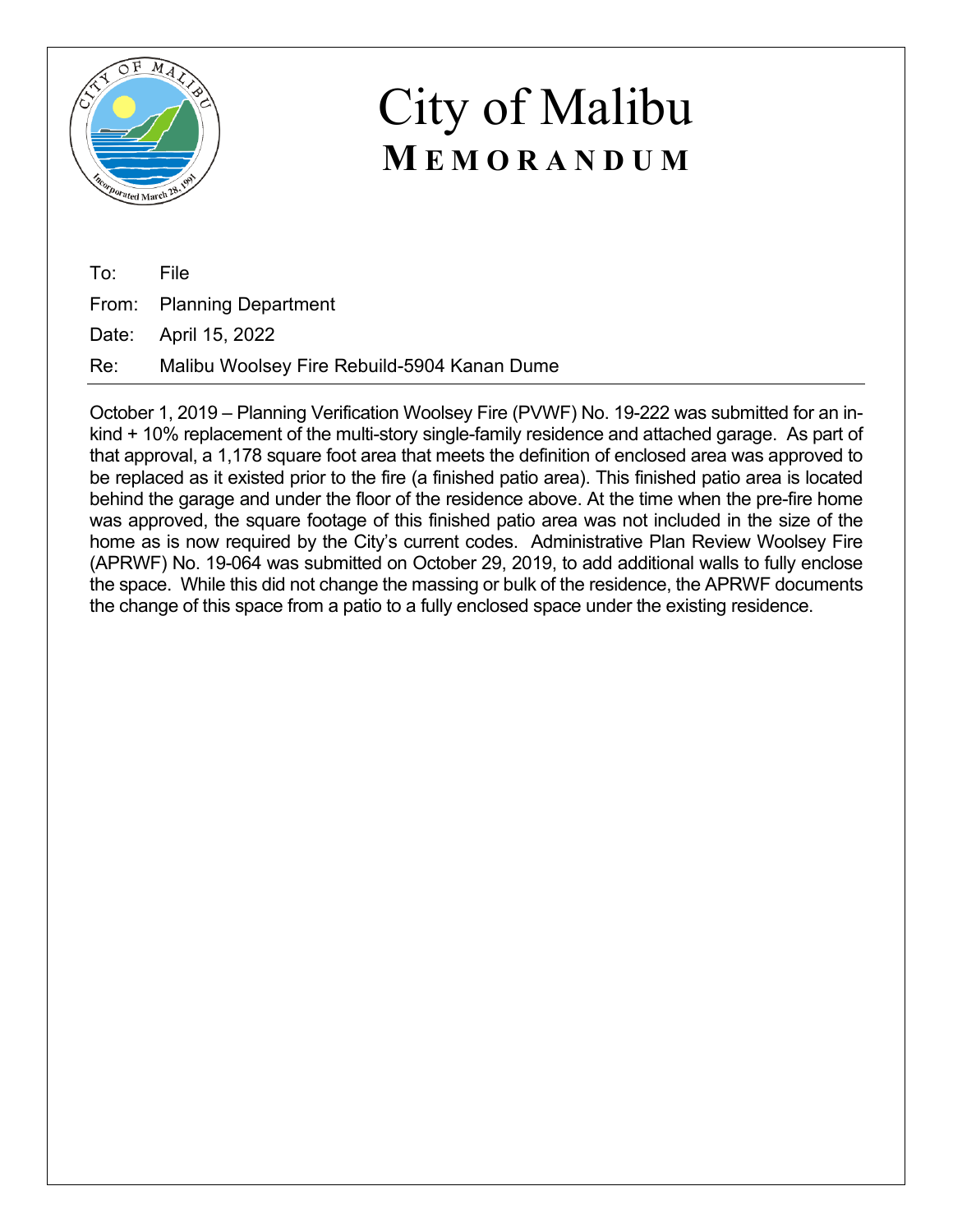

To: File

From: Planning Department

Date: April 20, 2022

Re: Malibu Woolsey Fire Rebuild-6603 Dume Dr.

On January 21, 2019, Administrative Plan Review (APRWF) No. 20-003 was submitted for an addition to the SFR, including a site plan review for construction above 18 feet in height and to reduce the required setbacks, new swimming pool, and other site improvements. Upon review of the previous approval noticed that a guest unit appears on the final drawings. This is being reviewed.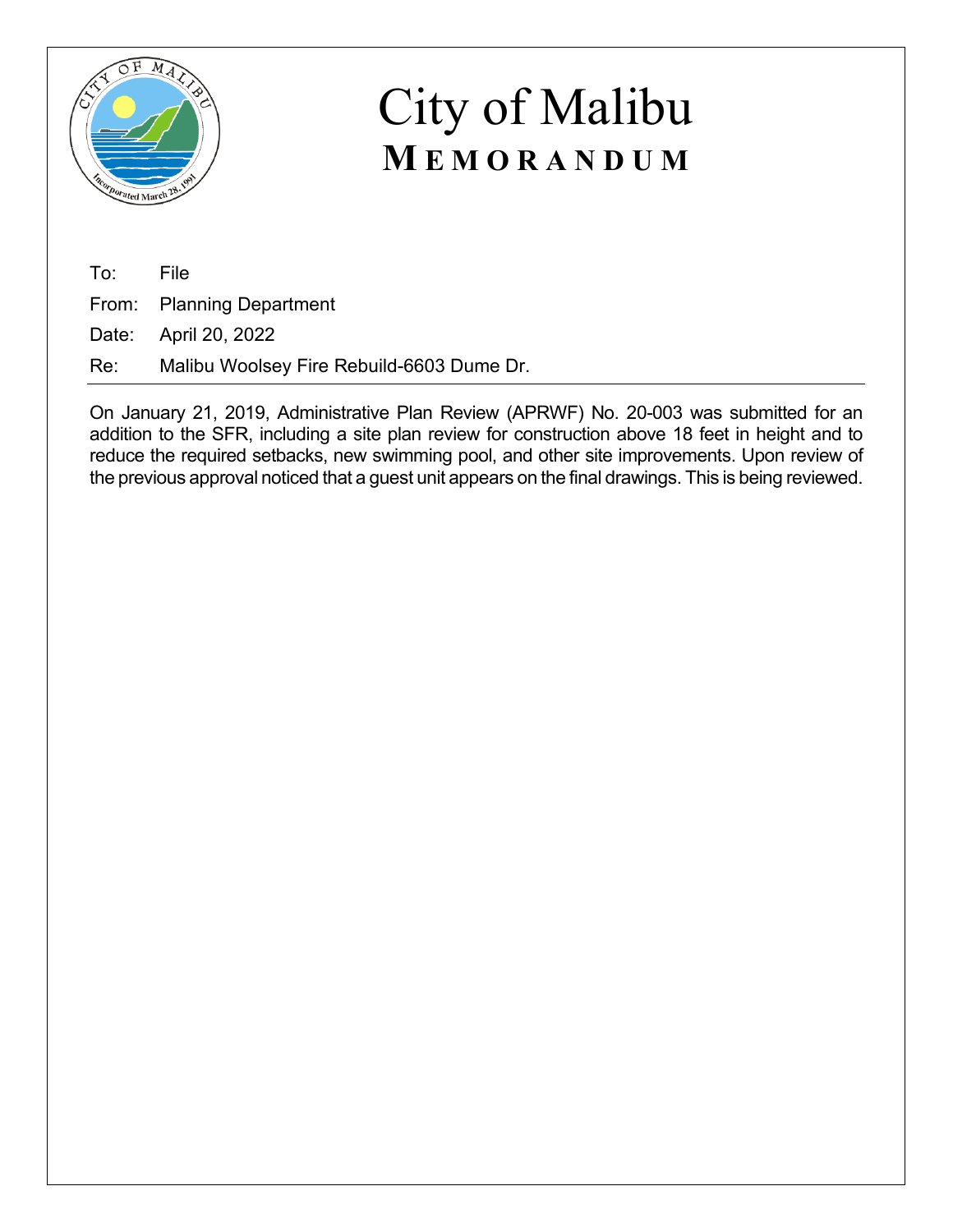

To: File From: Planning Department Date: April 20, 2022

Re: Malibu Woolsey Fire Rebuild-6782 Dume Dr.

On February 3, 2020, Planning Verification Woolsey Fire (PVWF) No. 20-007 was submitted for an in-kind replacement of the single-family residence, attached garage, second unit and barn. Upon review of the approval, it appears that a portion of the 10 percent expansion allotted for the barn was allocated to the home. As a result, the home is four square feet over 10 percent the previous structure size. Staff will contact the applicant regarding a revision to the scope of work contained in APRWF 20-007 which allowed for an 11 square foot addition and 529 square foot basement to the residence to address the four-square foot discrepancy.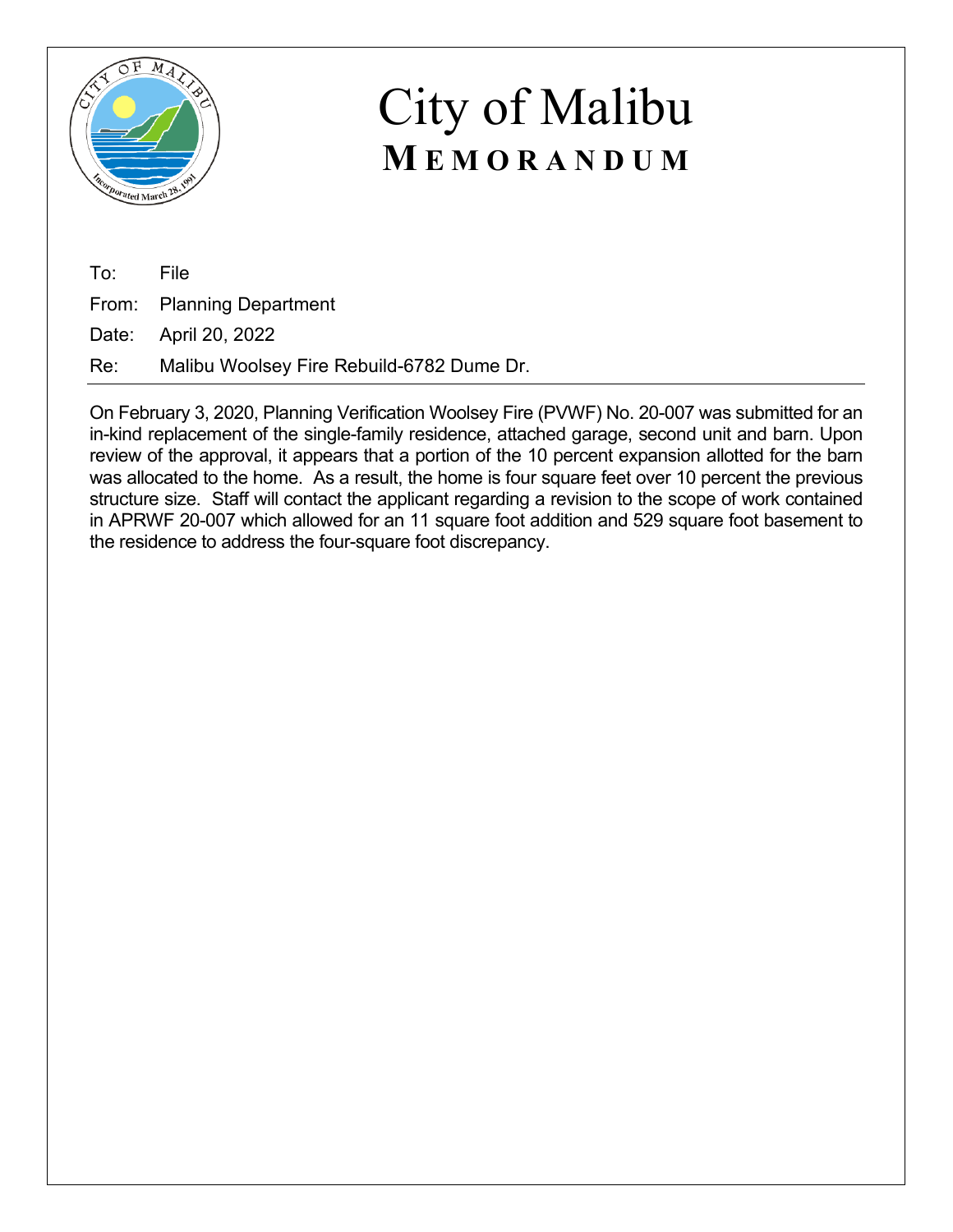

To: File

From: Planning Department

Date: April 15, 2022

Re: Malibu Woolsey Fire Rebuild-29407 Bluewater Rd.

The Planning Director at the time of approval of Administrative Plan Review (APRWF) 19-038 allowed for an approval of an addition that resulted in an increase in the size of the home beyond 50 percent. The home is 44 square feet beyond the 50 percent threshold.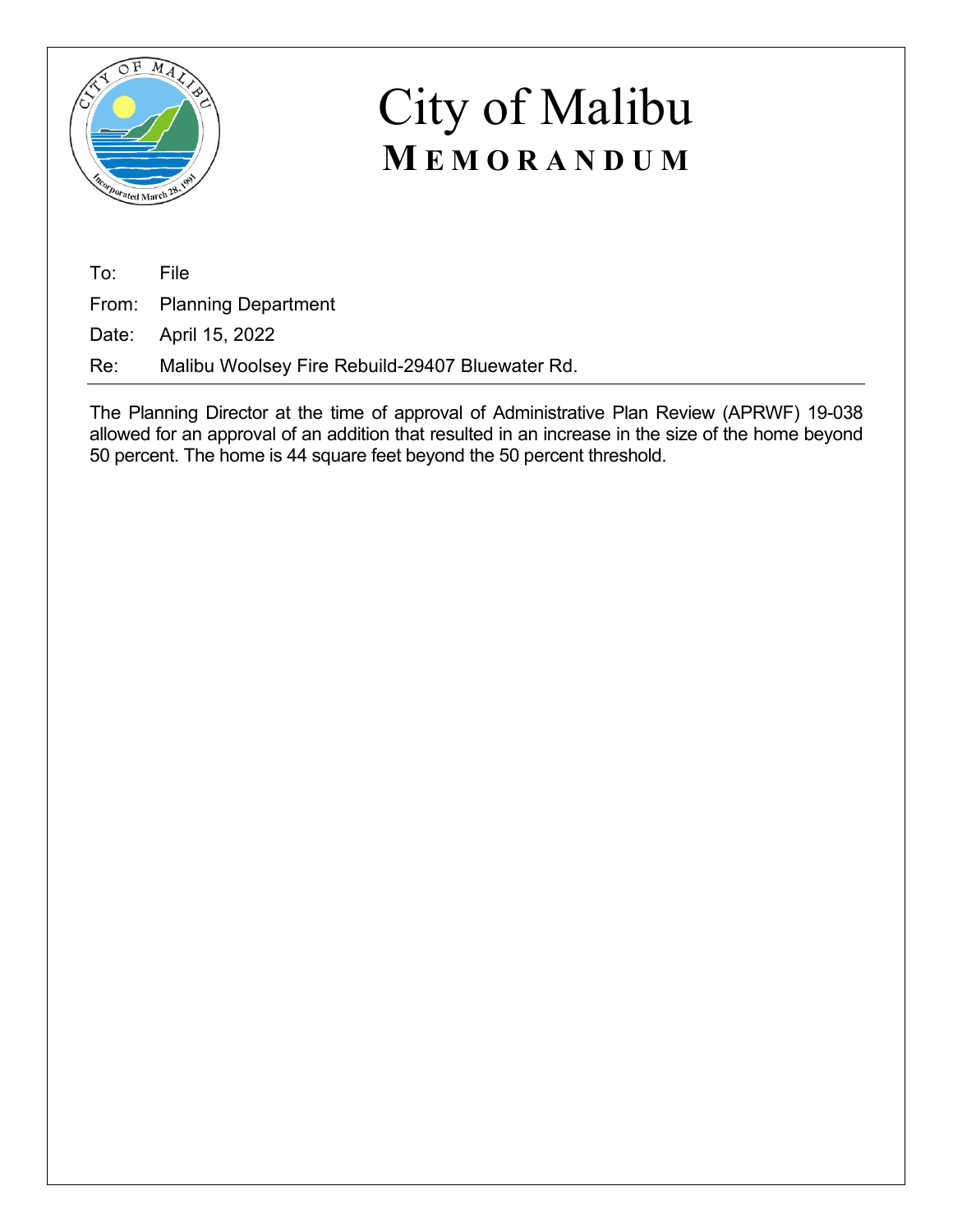

| To: File |                                                     |
|----------|-----------------------------------------------------|
|          | From: Planning Department                           |
|          | Date: April 15, 2022                                |
|          | Re: Malibu Woolsey Fire Rebuild-29921 Harvester Rd. |

This application was originally submitted in 2015 for a remodel and addition. The application at that time was APR No. 15-090 and as such no limit to the amount of additional square footage existed because the proposed addition was consistent with Local Implementation Plan 13.4.1(A). After the fire, the Planning Director at time determined that since this project was related to a fire affected parcel it would be processed as APRWF No. 15-090; however, the scope of work did not change, and the previously existing home was processed as Planning Verification Woolsey Fire (PVWF) No. 20-006. The Planning Director did not require the applicant to modify the scope of work originally proposed for the remodel and addition which was over 50 percent because it was submitted prior to the Woolsey Fire.

A copy of the Memorandum will be place in the file for PVWF No. 20-006 to clarify that the original home was as follows:

- Residence Habitable: 2876 square feet
- Garage: 484 square feet
- Covered Area: 68 square feet
- Pre-Fire Total 3,428 square

The total above reflects the areas of the home that were permitted. A large portion of the existing home was constructed without the benefit of permits prior to the fire and that area was the subject of APR No. 15-090. The PVWF did not give credit for any of the areas built without the benefit of permits.